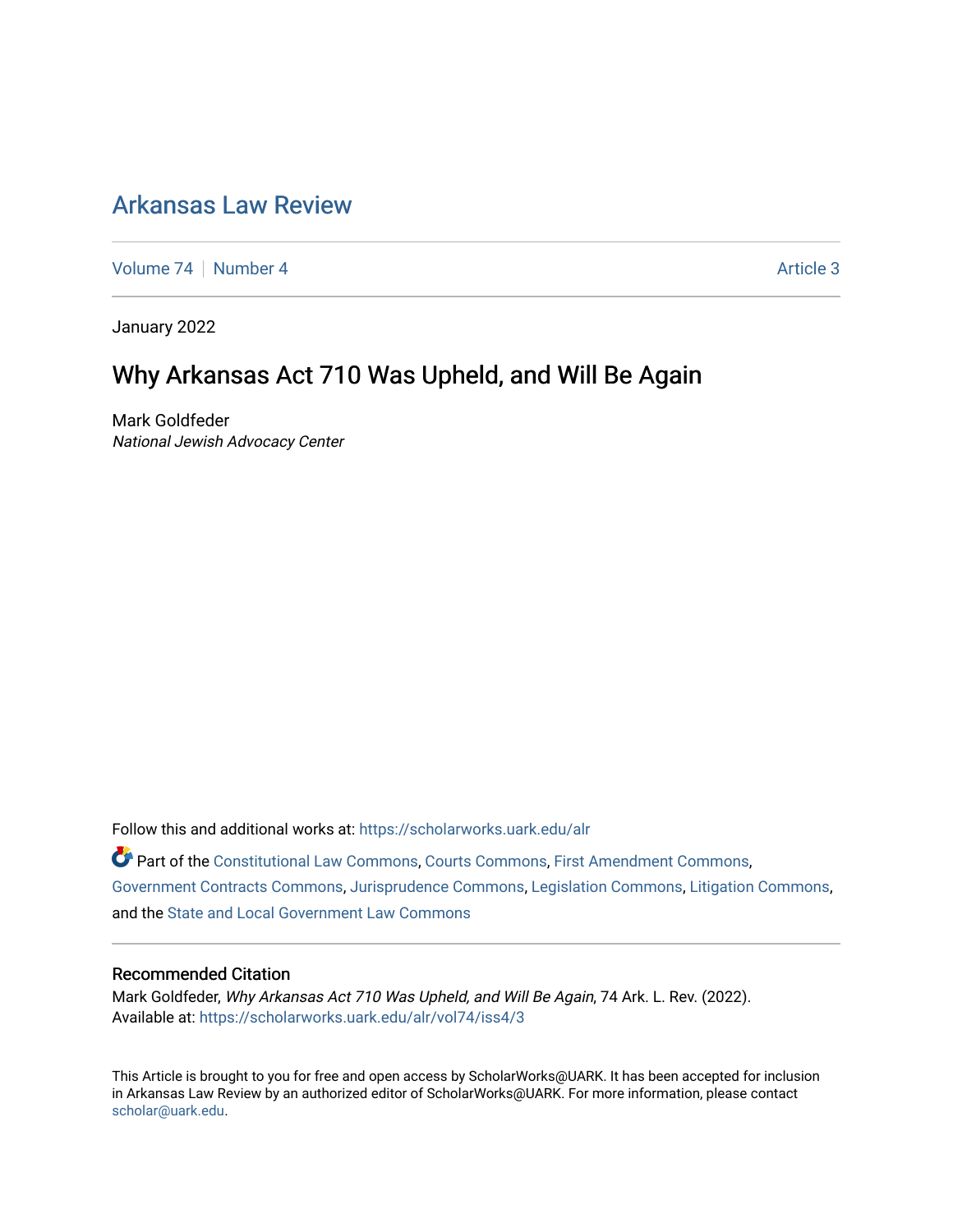## **WHY ARKANSAS ACT 710 WAS UPHELD, AND WILL BE AGAIN**

#### Mark Goldfeder\*

#### **I. INTRODUCTION**

*A lie can travel halfway around the world while the truth is putting on its shoes.*

*— ironically, not Mark Twain*

The recent Eighth Circuit ruling in *Arkansas Times LP v.*  Waldrip<sup>1</sup>, the lawsuit revolving around an Arkansas antidiscrimination bill, has led to a lot of (at best) confusion or (at worst) purposeful obfuscation by people unwilling or unable to differentiate between procedural issues and the constitutional merits of a case.<sup>2</sup> In other words, reports of the bill's death have been very much exaggerated.<sup>3</sup>

Despite the fact that the court's narrow ruling did not even strike down the bill in Arkansas, let alone set a precedent for other similar bills, there are those who are concerned that the *Arkansas Times* decision somehow calls into question legislative action in

 <sup>\*</sup> Dr. Mark Goldfeder, Esq. is the Director of the National Jewish Advocacy Center, a Member of the United States Holocaust Memorial Council, counsel for Hillels of Georgia, and a contributor at the MirYam Institute. He also served as the founding Editor of the Cambridge University Press Series on Law and Judaism. The author wishes to thank Danielle Park, Miles Terry, Marc Greendorfer, and Gadi Dotz for their reviews and assistance, and a special thanks to Sasha Volokh for his ever-helpful critiques.

<sup>1.</sup> 988 F.3d 453 (8th Cir. 2021), *reh'g en banc granted, opinion vacated* (8th Cir. June 10, 2021) (No. 19-01378).

<sup>2</sup>*. See e.g.*, Elliot Setzer, *Eighth Circuit Strikes Down Arkansas's Anti-BDS Law*, LAWFARE (Mar. 1, 2021), [https://perma.cc/36TX-HAAU] (falsely claiming that the Eighth Circuit struck down the bill, when in fact all it did was remand the case for further proceedings).

<sup>3</sup>*. See* Sean Savage, *Advocates See Federal Court Decision on Arkansas Anti-BDS Law 'Disappointment,' Not Setback*, JEWISH NEWS SYNDICATE (Feb. 16, 2021), [https://perma.cc/C8BW-CSWP].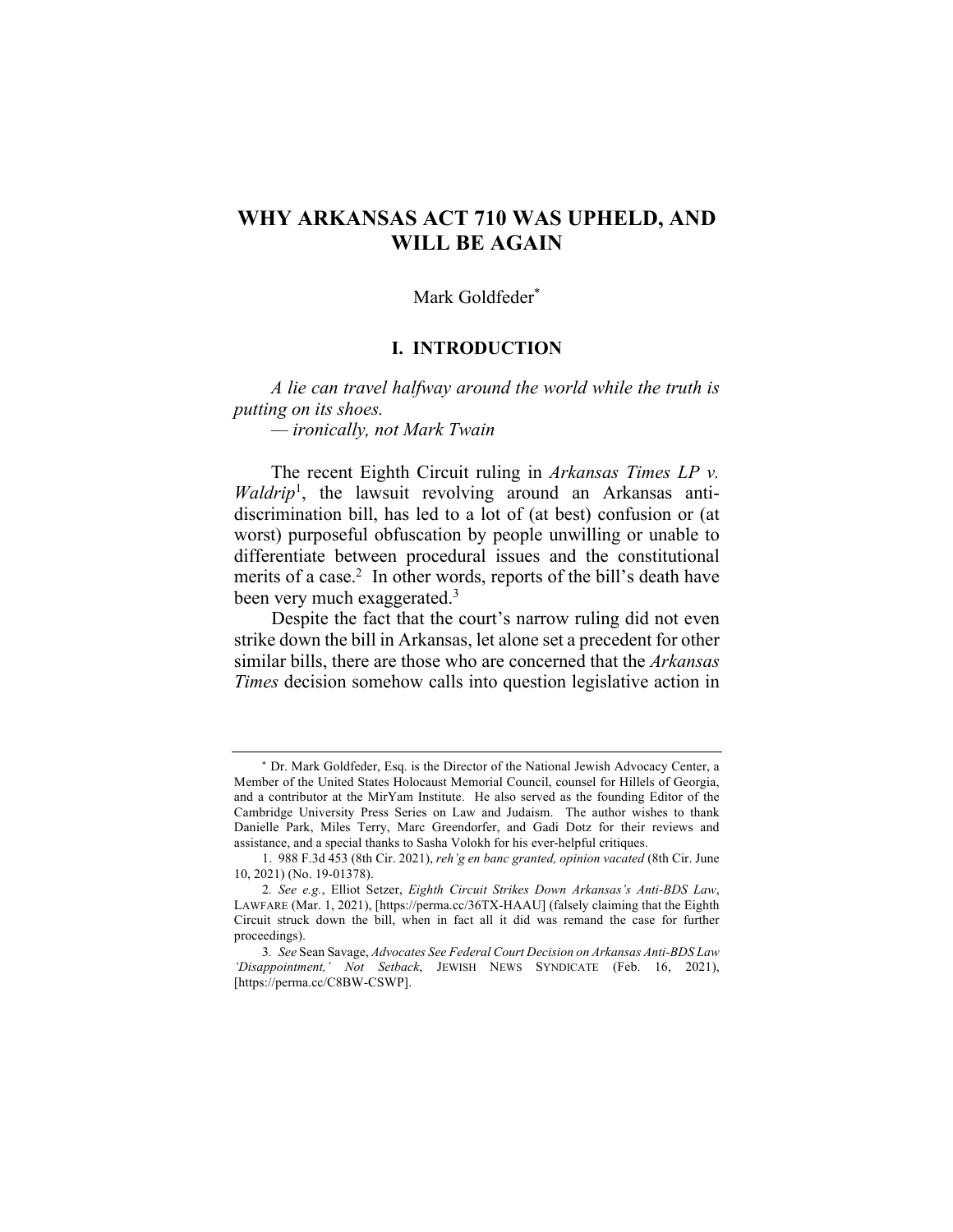other states across the country.4 In order to separate fact from fiction and clarify the constitutional concerns that are still very relevant in a case that is still very much alive, this Article will recap what has already actually happened and why, explain what is still being decided, and then forecast what is likely to happen in the future of this case.

#### **II. BACKGROUND**

"In 2017, Arkansas enacted Arkansas Act 710, titled 'An Act to Prohibit Public Entities from Contracting with and Investing in Companies That Boycott Israel; and for Other Purposes.'"5 Under this law, state entities are prohibited from contracting on ordinary terms with companies that boycott the State of Israel.<sup>6</sup>

The majority of states in the United States of America (thirty as of the date of this writing) have adopted similar bills, and the motivation behind them was the rise of the antisemitic Boycott, Divestment, and Sanctions ("BDS") Movement, which "operates as a coordinated, sophisticated effort to disrupt the economic and financial stability of the state of Israel,"7 persons conducting business in and with Israel,<sup>8</sup> and individuals that the movement deems to be too closely affiliated with Israel in some way.<sup>9</sup>

It is the longstanding policy of the United States to oppose discriminatory boycotts against Israel; ever since President Carter

<sup>4</sup>*. See e.g.*, Aaron Terr, *Eighth Circuit: Arkansas Anti-BDS Law Violates First Amendment*, FIRE: NEWSDESK (Feb. 18, 2021), [https://perma.cc/AW27-6UWM].

<sup>5</sup>*. Ark. Times LP*, 988 F.3d at 458; *see also* ARK. CODE ANN. § 25-1-503 (2017).

<sup>6.</sup>  $§$  25-1-503(a).

<sup>7</sup>*. See* OMAR BARGHOUTI, BDS: BOYCOTT, DIVESTMENT, SANCTIONS: THE GLOBAL STRUGGLE FOR PALESTINIAN RIGHTS 223 (2011); *see also* Bob Unruh, *Hate-Israel Movement Flames Out as Investments Rise*, WORLD NOT DAILY (June 4, 2016), [https://perma.cc/4N26-TXQX].

<sup>8.</sup> GHADA AGEEL, APARTHEID IN PALESTINE: HARD LAWS AND HARDER EXPERIENCES 100 (Joanne Muzak ed., 2016).

<sup>9.</sup> As long as those people do not also make useful things that the boycotters want, like Covid-19 vaccines. Marcy Oster, *BDS Founder: Israel-Invented Virus Vaccine Would Be OK for Boycotters to Use*, TIMES ISR. (Apr. 7, 2020), [https://perma.cc/3U9V-PPBN]; *see also* Karl Vick, *This Is Why It's Hard to Boycott Israel*, TIME (June 5, 2015), [https://perma.cc/D94K-KJAR] (discussing how the Israel-boycott-movement began with a targeted boycott of items produced on the West Bank, but the BDS movement has expanded to a boycott of all things produced in Israel); *Boycott Israel Products*, BOYCOTT ISR. TODAY (Sept. 8, 2014), [https://perma.cc/39N3-R7WD] (advocating for a boycott of Israeli and Jewish products that support Israel directly or indirectly no matter where produced).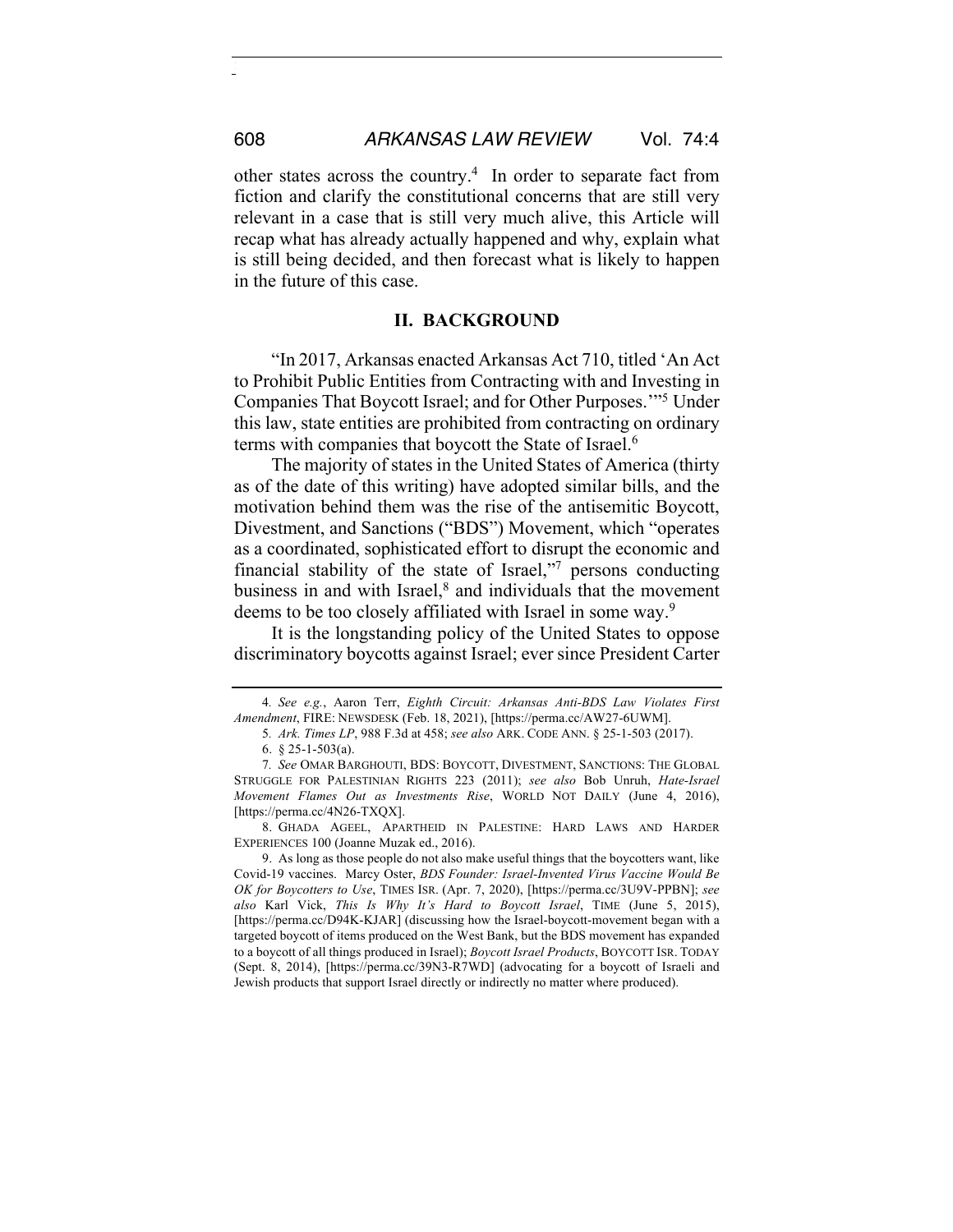signed the anti-boycott amendments to the Export Administration Act in 1977,<sup>10</sup> every single Congress and administration has affirmed it.<sup>11</sup> All that Arkansas Act 710 and the rest of the socalled anti-BDS bills really do is implement that federal policy by saying that if you want a particular state to do business with you, you need to abide by that state's policies (reflective of federal policies) related to sound and fair business practices. This includes a requirement to abide by the state's anti-discrimination rules.

In theory this should not be controversial. "The Supreme Court has consistently found that state and federal antidiscrimination laws that relate to race, religion, color, and national origin do not violate the highest level of First Amendment protections."12 States "all have a compelling interest in preventing invidious discrimination," and they are free to implement "that compelling interest by imposing conduct-based

For many months I have spoken strongly on the need for legislation to outlaw secondary and tertiary boycotts and discrimination against American businessmen on religious or national grounds . . . . My concern about foreign boycotts stemmed, of course, from our special relationship with Israel, as well as from the economic, military and security needs of both our countries. But the issue also goes to the very heart of free trade among all nations . . . . The bill seeks instead to end the divisive effects on American life of foreign boycott [sic] aimed at Jewish members of our society. If we allow such a precedent to become established, we open the door to similar action against any ethnic, religious, or racial group in America.

#### *President Carter Anti-Boycott Signing Statement*, *supra* note 10.

12. Marc A. Greendorfer, *Boycotting the Boycotters: Turnabout is Fair Play Under the Commerce Clause and the Unconstitutional Conditions Doctrine*, 40 CAMPBELL L. REV. 29, 61 & n.135 (2018) (first citing Bd. of Dirs. of Rotary Int'l v. Rotary Club of Duarte, 481 U.S. 537, 549 (1987); then citing Holder v. Humanitarian L. Project, 561 U.S. 1, 39 (2015); and then citing Christian Legal Soc'y v. Martinez, 561 U.S. 661, 697-98 (2010)).

<sup>10</sup>*. Statement by President Carter upon the Signing of Anti-Boycott Legislation*, ISR. MINISTRY OF FOREIGN AFFS., [https://perma.cc/2PDQ-DD2X] (last visited Oct. 21, 2017) [hereinafter *President Carter Anti-Boycott Signing Statement*].

<sup>11</sup>*. See* Marc A. Greendorfer, *The BDS Movement: That Which We Call a Foreign Boycott, by Any Other Name, Is Still Illegal*, 22ROGER WILLIAMS U. L.REV. 1, 47–48 (2017) ("Though the EAA Anti-Boycott Law has statutorily lapsed by its own terms pursuant to its sunset provision, as the Congressional Research Service Report states, 'its provisions are continued under the authorization granted to the President in the National Emergencies Act and the International Economic Emergency Powers Act, most recently under Executive Order 13222 signed August 17, 2001.'") (quoting MARTIN A. WEISS, CONG. RSCH. SERV., RL33961, ARAB LEAGUE BOYCOTT OF ISRAEL 6 n.18 (2017)). President Carter's signing statement itself was quite telling: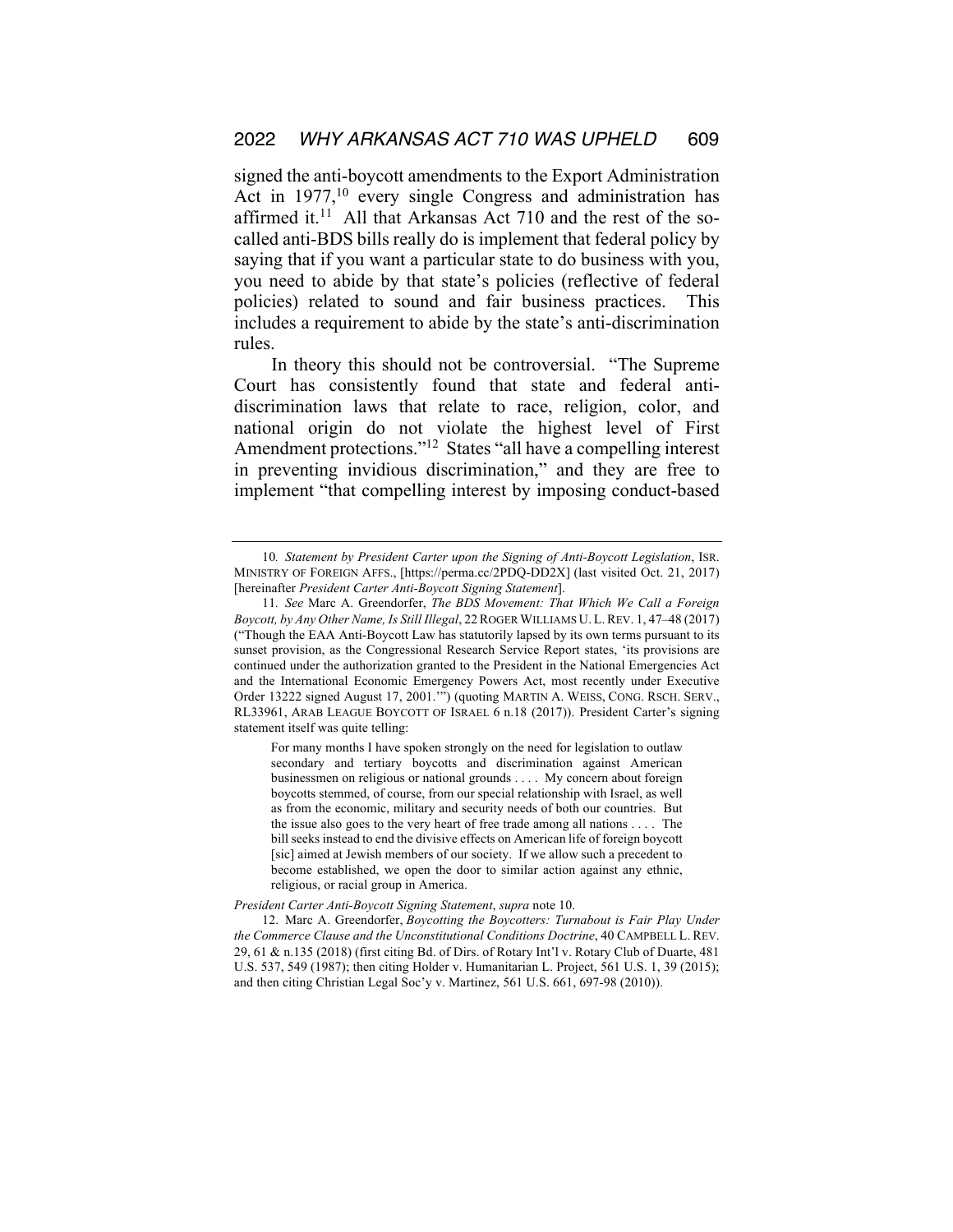regulations on government contractors."13 In fact, liberal organizations like the American Civil Liberties Union ("ACLU") have been publicly supportive of this idea on a regular basis and in a variety of contexts.14 The only difference here appears to be the relative popularity of the targets of the discriminatory action that the government is seeking to protect against. In this case (as applied), more often than not the people being discriminated against are Jewish people and those who support the Jewish state.15 "Act 710's text makes clear the Arkansas General Assembly's antidiscrimination goals. As [the legislature] found, boycotts of Israel, which are 'discriminatory decisions,' are rooted in animus towards 'the Jewish people.'"<sup>16</sup>

15*. See* David Bernstein, *The ACLU's Shameful Role in Promoting Antisemitism*, REASON (Mar. 11, 2019), [https://perma.cc/6P26-79TX] (noting how, when it comes to the BDS movement, the ACLU is surprisingly willing to engage in some light antisemitism, including the use of classic antisemitic tropes, like calling the anti-discrimination provisions "loyalty oath[s]" to the State of Israel). In his words:

This is complete nonsense. Contractors certifying that their businesses don't boycott Israel-related entities is no more a "loyalty oath" to Israel than certifying that they don't refuse to deal with black or gay or women-owned business, or or [sic] that they will deal only with unionized businesses, is a "loyalty oath" to blacks, gays, women, or unions. Contractors who sign antiboycott certifications are free to boycott Israel and related entities in their personal lives, and they and their businesses are free to donate to anti-Israel candidates and causes, and even to publicly advocate for BDS.

16. Brief of Defendants-Appellees, Ark. Times LP v. Waldrip, 988 F.3d 453 (8th Cir. 2021) (No. 19-1378), 2019 WL 2407954, at \*2; *see also* ARK. CODE ANN. § 25-1-501(2)- (3) (2017) (noting that discriminatory boycotts of Israel predated even its official declaration of independence). Other states have been even more explicit on the subject. *See, e.g.*, Greendorfer, *supra* note 12, at 46 (citing Act of Sept. 24, 2016, §§ 1(f), (j), 2016 Cal. Stat. 4023, 4025 (West 2016) (codified at CAL. PUB. CONT. CODE § 2010 historical and statutory notes)).

<sup>13.</sup> Brief of States of Arizona & Florida et al. as Amici Curiae Supporting Petitioner, Ark. Times LP v. Waldrip, 988 F.3d 453 (8th Cir. 2021) (No. 19-1378), 2019 WL 2526871, at \*1.

<sup>14</sup>*. See e.g.*, Heather L. Weaver & Daniel Mach, *A New String of State Bills Could Give Religious Organizations Blanket Immunity from Any Wrongdoing*, ACLU: NEWS & COMMENT. (Mar. 20, 2021), [https://perma.cc/2J63-563P] (arguing that states should be free to decide whom they contract with, otherwise the law could "make the government an accomplice to discrimination. For example, the bills could prohibit the State from denying State contracts, licenses, and certifications, as well as tax exemptions based on religious organizations' exercise of their faiths. Under these provisions, the State could be required to give government contracts to groups like the KKK, which claim to be religiously based, or organizations that claim a religious right to discriminate against certain social-services beneficiaries.").

*Id.*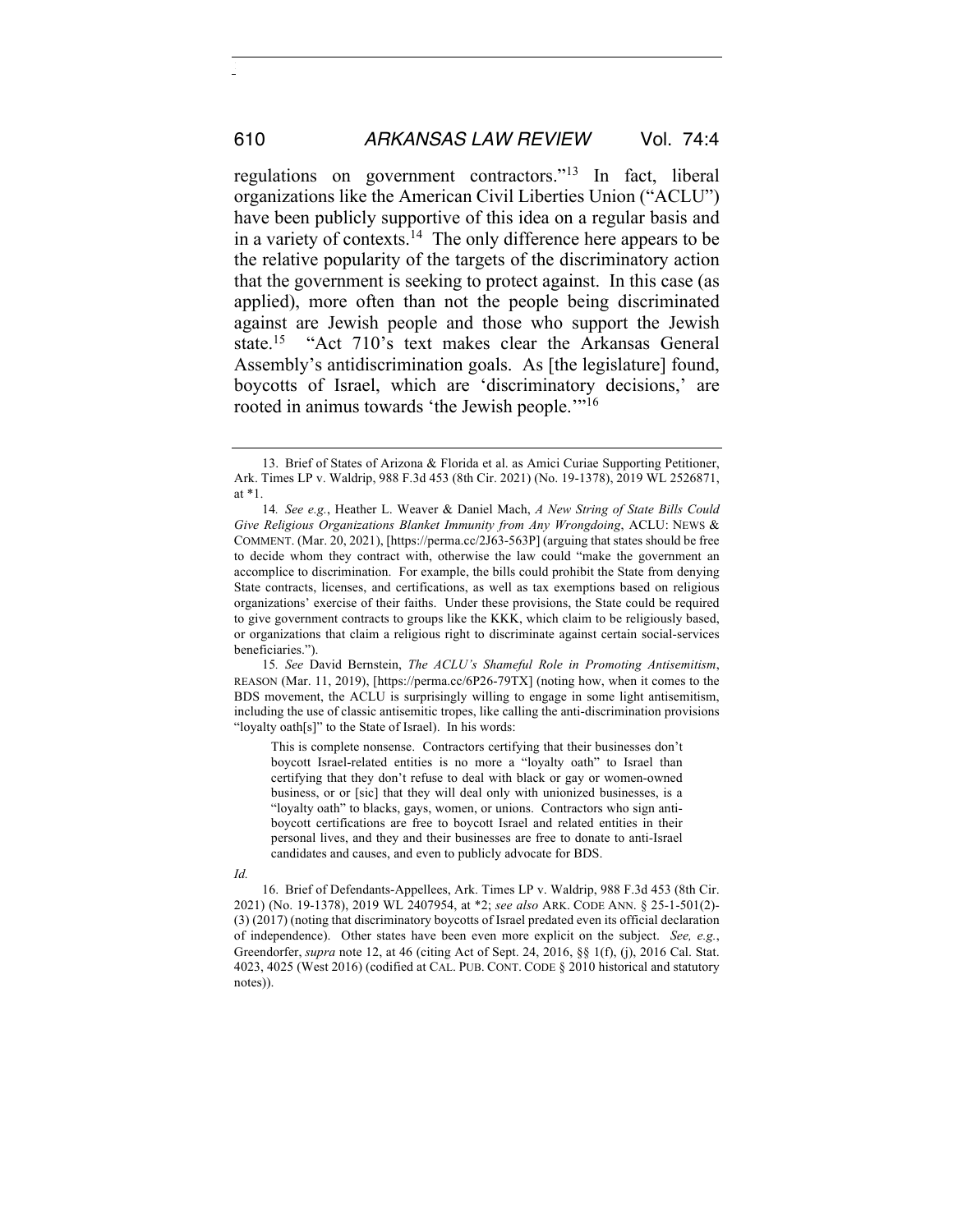To be clear, while it is not the case that all BDS supporters are antisemitic, the movement itself is demonstrably so, and that is the relevant fact for a constitutional analysis.<sup>17</sup> The BDS campaign "is predicated on the claim that Israel is nothing more than a colonial and racist initiative undertaken by Jews and explicitly states that the State of Israel is a racist, illegitimate entity that should not exist."<sup>18</sup> Its leaders openly and repeatedly deny the Jewish people's right to self-determination and call for the destruction of their homeland.<sup>19</sup> Per the internationally recognized International Holocaust Remembrance Alliance ("IHRA") definition of antisemitism, that alone is unacceptable antisemitism,20 but it is *also* true that the nonprofit umbrella group for U.S.-based BDS organizations funnels money to terrorist organizations that specialize in killing Jews and that call for Jewish genocide;<sup>21</sup> that more than thirty<sup>22</sup> of the BDS National Committee's leaders are *actual* violent terrorists;<sup>23</sup> and that the

19*. See, e.g.*, Ali Abunimah, *Finkelstein, BDS and the Destruction of Israel*, AL JAZEERA (Feb. 28, 2012), [https://perma.cc/TX4R-8AA4] (quoting an interview with Norman Finkelstein); Rachel Avraham, *Goal of the BDS Movement: Delegitimize Israel*, UNITED WITH ISR. (July 10, 2013), [https://perma.cc/M4HY-L4UP]; HAROLD BRACKMAN, SIMON WIESENTHAL CTR., BOYCOTT DIVESTMENT SANCTIONS (BDS) AGAINST ISRAEL: AN ANTI-SEMITIC, ANTI-PEACE POISON PILL 1-3 (2013).

20*. See* Ahmed Shaheed, *Elimination of All Forms of Religious Intolerance*, ¶¶ 18, 50, U.N. Doc. A/74/358 (Sept. 20, 2019) (noting with concern the claim "that the objectives, activities and effects of the Boycott, Divestment and Sanctions movement are fundamentally antisemitic" under the IHRA's internationally accepted standard definition of antisemitism).

21. Armin Rosen & Liel Leibovitz, *BDS Umbrella Group Linked to Palestinian Terrorist Organizations*, TABLET (June 1, 2018), [https://perma.cc/P3WK-8H52].

23. Emily Jones, *'Terrorists in Suits': Senior Leaders of Anti-Israel BDS Groups Tied to Palestinian Terror*, CBN NEWS (Feb. 4, 2019), [https://perma.cc/9QNN-TMA6].

<sup>17.</sup> Greendorfer, *supra* note 12, at 33.

<sup>18.</sup> Marc A. Greendorfer, *Discrimination as a Business Policy: The Misuse and Abuse of Corporate Social Responsibility Programs*, 8 AM. U. BUS. L. REV. 307, 358 (2020) (citing GRASSROOTS PALESTINIAN ANTI-APARTHEID WALL CAMPAIGN, TOWARDS A GLOBAL MOVEMENT: A FRAMEWORK FOR TODAY'S ANTI-APARTHEID ACTIVISM, (2007), [https://perma.cc/TCT5-LQNV] [hereinafter TOWARDS A GLOBAL MOVEMENT]). In relation to the colonialist claim, Greendorfer also notes the fact that this is a complete inversion of history: Jews are the indigenous people of the land and are simply reclaiming their historic homeland and asserting their inherent right to self-determination. Greendorfer, *supra* note 11, at 5, 85.

<sup>22</sup>*. Terrorists in Suits: The Ties Between NGOs Promoting BDS and Terrorist Organizations*, STATE OF ISR. (Feb. 2019), [https://perma.cc/Z4U7-D6PW] (detailing exposed information of more than thirty individuals who are BDS leaders and have personal involvement in actual terrorism).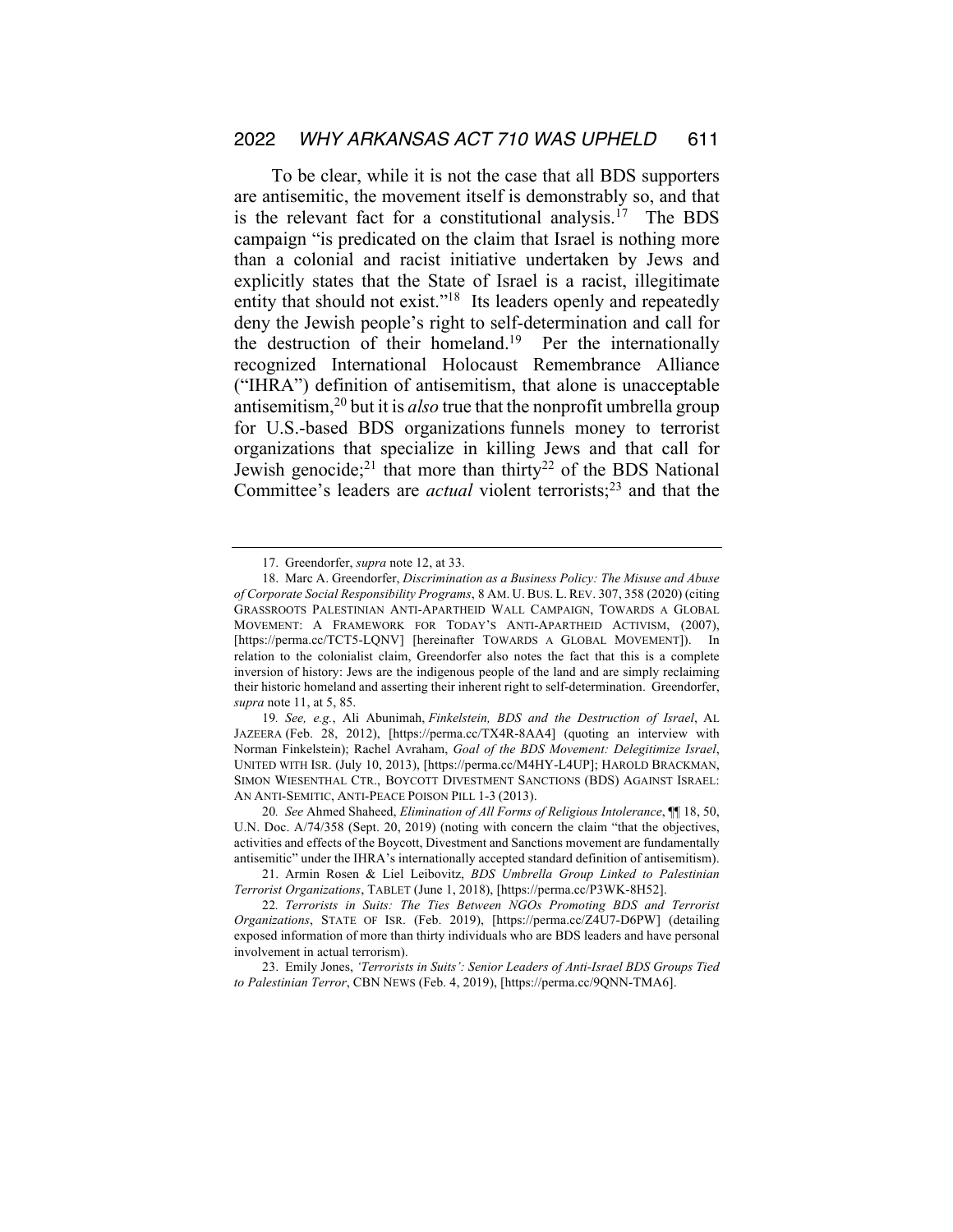antisemitism some BDS activists spout<sup>24</sup> often breaks through the "non-violent" veil,<sup>25</sup> leading to people, including innocent Jewish (not Israeli) American citizens getting hurt.<sup>26</sup> Our government is, of course, aware of these connections; in 2016 for example, Congress heard testimony from former United States Department of the Treasury counterterrorism analyst Dr. Jonathan Schanzer that: "[i]n the case of three organizations that were designated, shut down, or held civilly liable for providing material support to the terrorist organization Hamas, a significant contingent of their former leadership appears to have pivoted to leadership positions within the American BDS campaign."<sup>27</sup>

This is also not in any way a partisan issue: both the Republican and Democratic parties have consistently denounced BDS in their platforms.28 Nor is it only a federal issue; in 2017, the governors of *all fifty* states signed onto a statement affirming

27*. Israel Imperiled: Threats to the Jewish State: Joint Hearing Before the Subcomm. on Terrorism, Nonproliferation, & Trade & the Subcomm. on the Middle E. & N. Afr. of the H. Comm. on Foreign Affs.*, 114th Cong. 23 (2016) (statement of Dr. Jonathan Schanzer, Vice President of Rsch., Found. for Def. of Democracies); *see also Israel, the Palestinians, & the United Nations: Challenges for the New Admin.: Joint Hearing Before the Subcomm. on the Middle E. & N. Afr. and the Subcomm. on Afr., Glob. Health, Glob. Hum. Rts., & Int'l Orgs. of the H. Comm. on Foreign Affs.*, 115th Cong. 42-43 (2017) (statement of Dr. Johnathon Schanzer, Vice President of Rsch., Found. For Def. of Democracies):

[The Palestinian National Fund] reportedly pays the salaries of the [Palestine Liberation Organization's ("PLO")] members, as well as students, who received tens of millions of dollars in support of BDS activities each year . . . . PLO operatives in Washington, DC are reportedly involved in coordinating the activities of Palestinian students in the U.S. who receive funds from the PLO to engage in BDS activism. This, of course, suggests that the BDS movement is not a grassroots activist movement, but rather one that is heavily influenced by PLO-sponsored persons.

28*. See, e.g.*, *Republican Platform 2016*, GOP (2016), [https://perma.cc/U9AE-DNKA]; *2016 Democratic Party Platform*, AM. PRESIDENCY PROJECT (2016), [https://perma.cc/S6Z8-Q6YE]; *2020 Democratic Party Platform*, DEMOCRATIC NAT'L CONVENTION (August 18, 2020), [https://perma.cc/S7VL-MB9S].

<sup>24.</sup> Jeremy Bauer-Wolf, *After Threat of Violence, Calls to Fire RA*, INSIDE HIGHER ED (Aug. 1, 2018), [https://perma.cc/6L42-F2VG] (stating that a college student who was associated with a student organization which supports BDS sought to physically fight Zionists on campus).

<sup>25.</sup> Rachel Frommer, *British Jewish Leaders Outraged by London University Anti-Israel Protest Which Required Police Intervention*, ALGEMEINER (Oct. 28, 2016, 4:37 PM), [https://perma.cc/JNH2-T3UD].

<sup>26.</sup> DAN DIKER & JAMIE BERK, JERUSALEM CTR. FOR PUB. AFFS., STUDENTS FOR JUSTICE IN PALESTINE UNMASKED: TERROR LINKS, VIOLENCE, BIGOTRY, AND INTIMIDATION ON US CAMPUSES 5, 28 (2018), [https://perma.cc/6NYS-TSLK].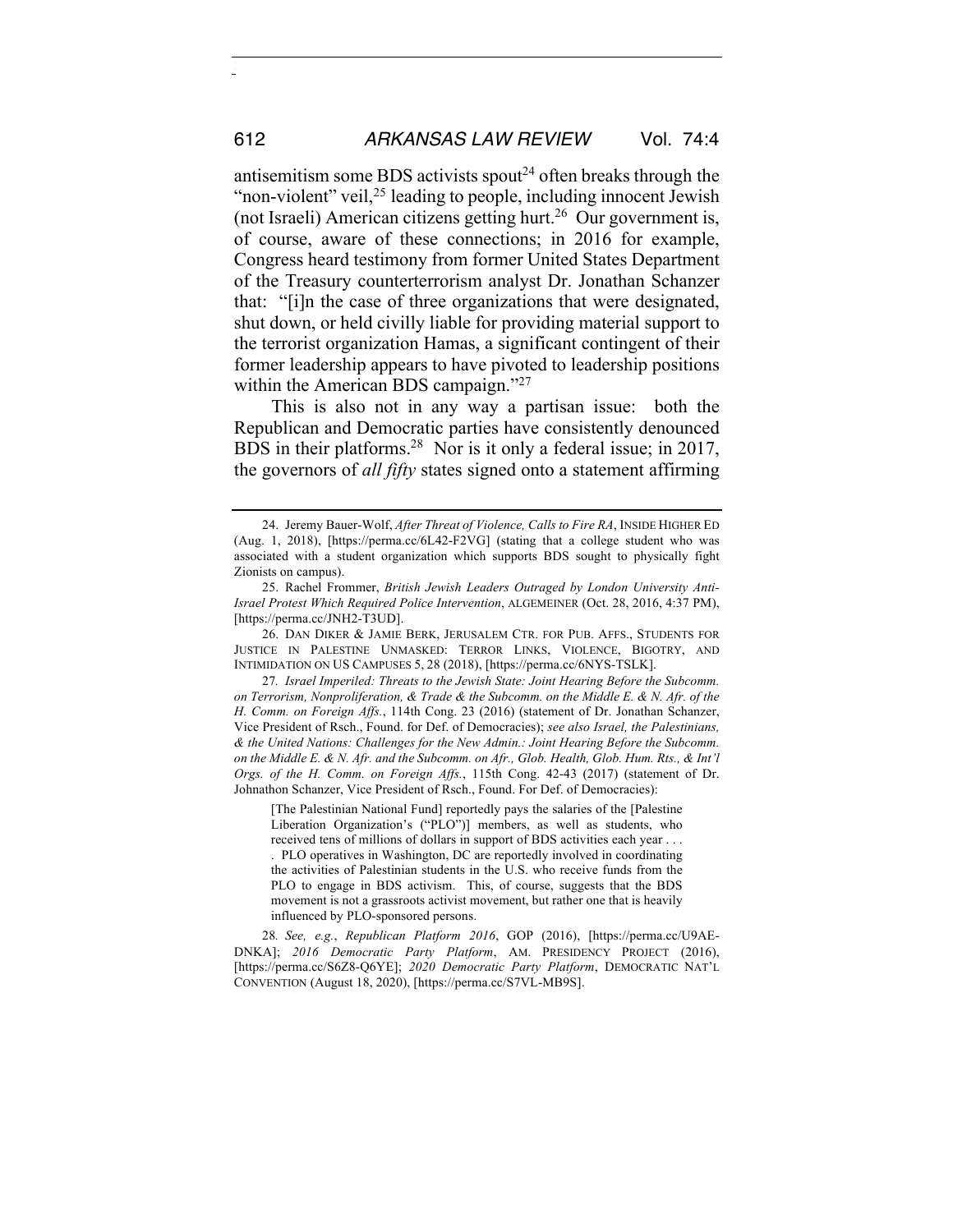their opposition to BDS, noting that "[t]he goals of the BDS movement are antithetical to our values and the values of our respective states[,]" and reiterating that BDS's "single-minded focus on the Jewish State raises serious questions about its motivations and intentions."29

And so, it is not surprising that, in response to the BDS movement, a majority of states have enacted their own "anti-BDS bills,"30 which mirror the federal anti-boycott provisions and seek to prevent American citizens and businesses from being forced to take sides in a foreign conflict, and to take part in actions (such as national origin discrimination) which are repugnant to American values and traditions.<sup>31</sup>

Just so that there is no confusion: none of the state "anti-BDS" laws ban or punish speech that is critical of Israel; none of the state laws target advocacy for Palestinian rights; and none of the state laws stop anyone or any business from boycotting Israel. The laws simply say that if you *do* choose to boycott Israel in a discriminatory manner, the State can choose not to do business with you.

Again, there should be nothing controversial with a state simply choosing how to spend its dollars.<sup>32</sup> Government

<sup>29</sup>*. Governors United Against BDS*, AM. JEWISH COMM., [https://perma.cc/M9MX-98QY] (last visited Oct. 1, 2021).

<sup>30.</sup> Some of which are modeled in spirit after the 1977 amendments to the Export Administration Act. *See, e.g.*, Export Administration Amendments of 1977, Pub. L. No. 95- 52, 91 Stat. 235 [hereinafter EAA of 1977]; *Impact of the Boycott, Divestment, & Sanctions Movement: Hearing Before the Subcomm. On Nat'l Sec. of the H. Comm. on Oversight and Gov't Reform*, 114th Cong. (2015) (statement of Eugene Kontorovich); Ribicoff Amendment to the Tax Reform Act of 1976, Pub. L. No. 94-455, 90 Stat. 1520 (codified as amended at 26 U.S.C. § 999); *Anti-Semitism: State Anti-BDS Legislation*, JEWISH VIRTUAL LIBR., [https://perma.cc/H9HJ-NWNS] (last visited Nov. 25, 2021).

<sup>31.</sup> Civil Rights Act of 1964, Pub. L. No. 88-352, 78 Stat. 241, 243 (codified as amended at 42 U.S.C. § 2000a(a)).

<sup>32.</sup> This is usually not a disputed point, and it applies in a variety of areas. For example, there is a market participant exception to the Commerce Clause that allows a state to make commercial purchasing decisions to comport with the interests of the state, even if that decision may otherwise appear to be partisan in some way. *See* Reeves, Inc. v. Stake, 447 U.S. 429, 437-39 (1980). While Act 710 is not a Commerce Clause case, the market participant exception certainly reinforces the idea that states are not always prohibited from acting in their own interests when it comes to commercial relations. If this were not the case, then states like California would not be allowed to do what they do when acting as a market participant for state-sponsored travel by state employees, i.e., prohibiting travel to states or localities that have policies or laws that California's legislators find to be discriminatory, such as states that refuse to fully support LGBTQ activism. *See* Rebecca Beitsch, *Supposedly*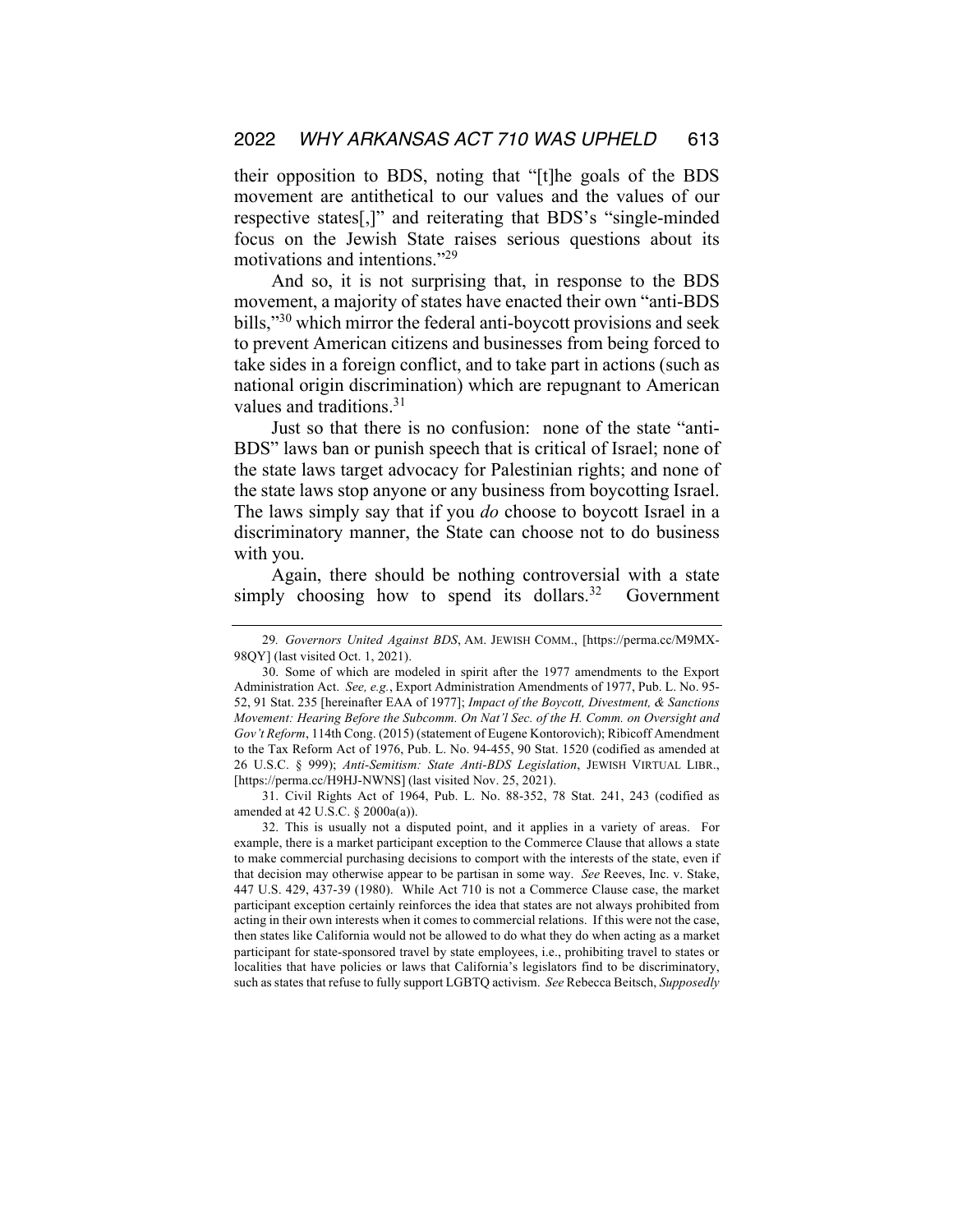spending (especially with accompanying legislative findings) in this context is government speech, and "as a general matter, when the government speaks it is entitled to promote a program, to espouse a policy, or to take a position. In doing so, it represents its citizens and it carries out its duties on their behalf."33 In fact, the Supreme Court has continually refused "[t]o hold that the Government unconstitutionally discriminates on the basis of viewpoint when it chooses to fund a program dedicated to advance certain permissible goals, because the program in advancing those goals necessarily discourages alternative goals."34 In the case of Arkansas Act 710 and all similar statutes, the government does not even seek to fund a controversial program, it merely seeks *not* to fund a program that discriminates.<sup>35</sup> While people remain free to engage in hateful actions, that does not make them less hateful, nor does it mean that the State must agree to subsidize those actions.<sup>36</sup> "To argue otherwise would be to suggest that [a] state is constitutionally obligated to support the BDS [M]ovement, which is not only irrational but also has no basis in law."37

In addition to protecting citizens from coercion and protecting the government from involving itself in discriminatory

37. Andrew Cuomo, *If You Boycott Israel, New York State Will Boycott You*, WASH. POST (June 10, 2016), [https://perma.cc/727P-CW9X].

*Symbolic, State Travel Bans Have Real Bite*, PEW (Aug. 15, 2017), [https://perma.cc/C34V-8GE6] (detailing the negative economic impact imposed on some states by six other states, including California, by utilizing the market participant exception to further their interests). Of course, in that case the ACLU (which filed against Act 710 here) openly *supported* the choice that California made not to engage with those whom they consider to be acting in a discriminatory fashion. *See* Carma Hassan, *California Adds 4 States to Travel Ban for Laws It Says Discriminate against LGBTQ Community*, CABLE NEWS NETWORK (June 23, 2017, 5:50 PM), [https://perma.cc/KZL5-E6FH].

<sup>33.</sup> Walker v. Tex. Div., Sons of Confederate Veterans, Inc., 576 U.S. 200, 208 (2015); *see also* Pleasant Grove City v. Summum, 555 U.S. 460, 481 (2009) (holding that a city's decision to reject, or accept, certain monuments is a form of government speech).

<sup>34</sup>*. Walker*, 576 U.S. at 208 (quoting Rust v. Sullivan, 500 U.S. 173, 194 (1991)).

<sup>35</sup>*. See* Mark Goldfeder, S*top Defending Discrimination: Anti-Boycott, Divestment, and Sanctions Statutes Are Fully Constitutional*, 50 TEX. TECH L. REV. 207, 219 (2018).

<sup>36</sup>*. See, e.g.*, Hishon v. King & Spalding, 467 U.S. 69, 78 (1984) ("[I]nvidious private discrimination may be characterized as a form of exercising freedom of association protected by the First Amendment, but *it has never been accorded affirmative constitutional protections*.") (emphasis added) (quoting Norwood v. Harrison, 413 U.S. 455, 470 (1973)); N.Y. State Club Ass'n, Inc. v. City of N.Y., 487 U.S. 1, 13 (1988); Bd. of Dirs. of Rotary Int'l v. Rotary Club of Duarte, 481 U.S. 537, 549 (1987); Ark. Times LP v. Waldrip, 988 F.3d 453, 467 (8th Cir. 2021).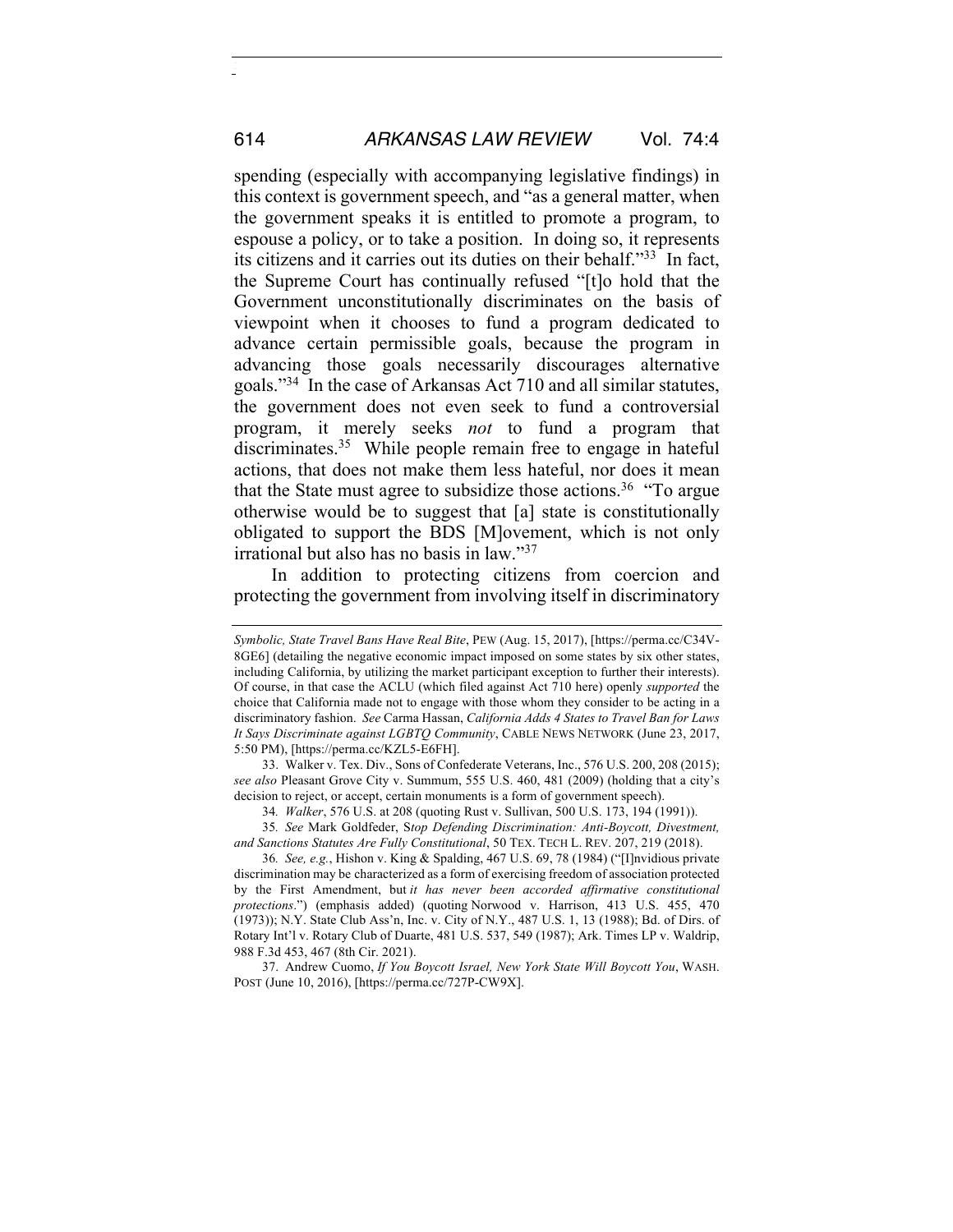practices, anti-BDS bills also protect the economic interests of the United States, which could be detrimentally impacted by efforts to disrupt the economic stability of a close ally,  $38$  as well the interests of each of the individual states themselves. Arkansas, for example, does almost \$43,000,000 a year worth of trade with Israel,39 and has longstanding binational foundation grants that it shares with Israel in the areas of Agricultural Research and Development; Science and Technology; and Industrial Research and Development.40 And so aside from the fact that supporting BDS is morally wrong, supporting those who would boycott Israel is also a bad *business* decision for the United States of America, and leading politicians of both major political parties have consistently affirmed this.<sup>41</sup>

As it relates to this point, on February 24, 2016, President Barack Obama signed the Trade Facilitation and Trade Enforcement Act of 2015 into law.<sup>42</sup> The Act promotes United States–Israel relations by discouraging cooperation with entities that participate in boycott, divestment, and sanctions movements against Israel, and requires regular reporting on such entities.<sup>43</sup> As the President explained, in no uncertain terms, "I have directed my administration to strongly oppose boycotts, divestment campaigns, and sanctions targeting the State of Israel."44 Several provisions in the Act bear repeating—for example, the "[s]tatements of policy," say that Congress:

(1) supports the strengthening of economic cooperation between the United States and Israel and *recognizes the tremendous strategic, economic, and technological value of cooperation with Israel*;

. . . .

<sup>38.</sup> Michael Eisenstadt & David Pollock, *Friends with Benefits: Why the U.S.-Israeli Alliance Is Good for America*, WASH. INST. (Nov. 7, 2012), [https://perma.cc/7NV4-JKB5].

<sup>39</sup>*. State-to-State Cooperation: Arkansas and Israel*, JEWISH VIRTUAL LIBR., [https://perma.cc/DJT9-6CSE] (last visited Mar. 20, 2021).

<sup>40</sup>*. Id.*

<sup>41</sup>*. See* Goldfeder, *supra* note 35, at 210–12.

<sup>42.</sup> Trade Facilitation and Trade Enforcement Act of 2015, Pub. L. No. 114-125, 130 Stat. 127 (codified as amended at 19 U.S.C. §§ 4301-4456 (2016)).

<sup>43.</sup> 19 U.S.C. § 4452(a)-(b), (d).

<sup>44.</sup> Statement on Signing the Trade Facilitation and Trade Enforcement Act of 2015, 2016 DAILY COMP. PRES. DOC. 98 (Feb. 24, 2016).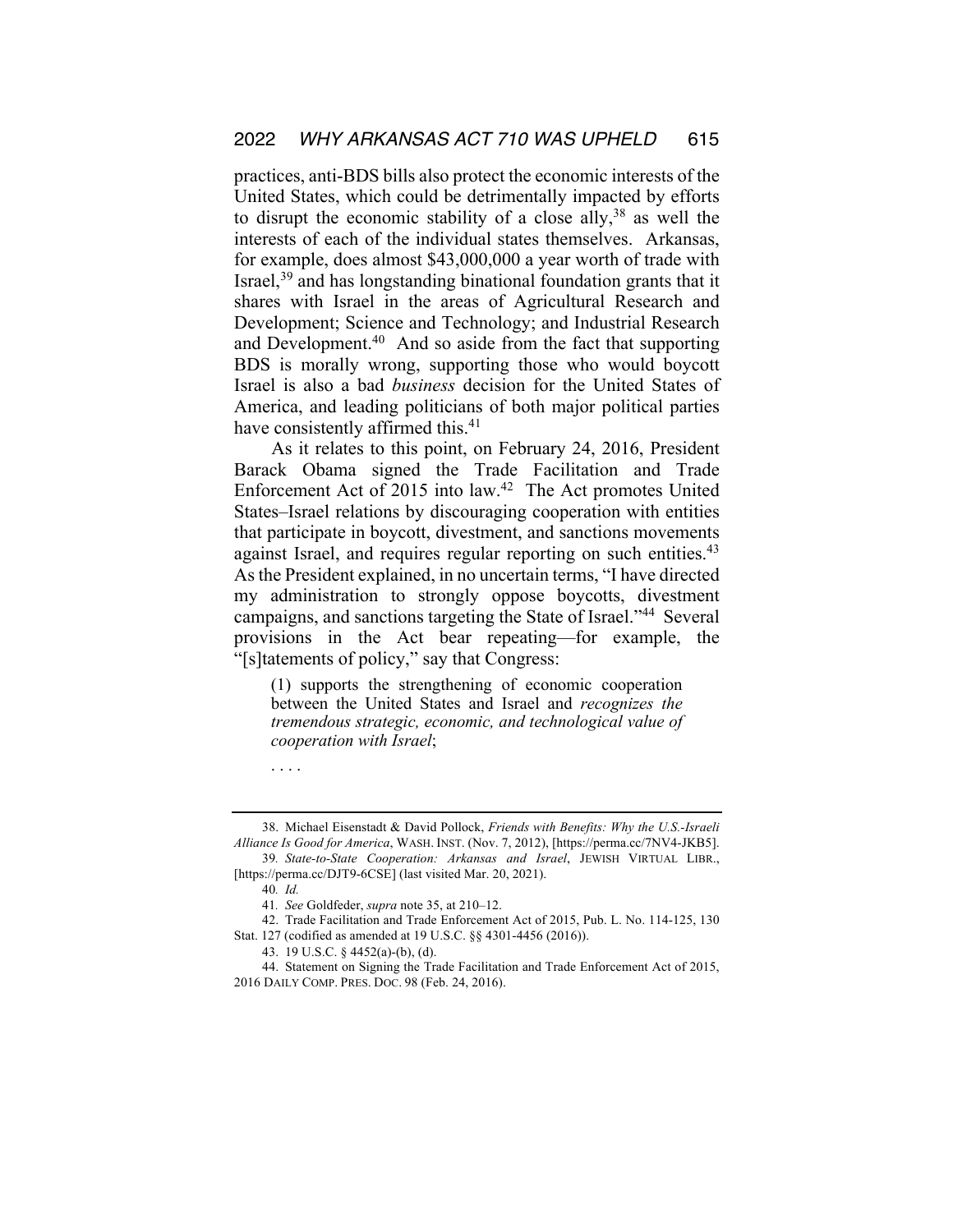(4) opposes politically motivated actions that penalize or otherwise limit commercial relations specifically with Israel, such as boycotts of, divestment from, or sanctions against Israel[ $.]^{45}$ 

Based on these and other similar (and consistent) Congressional findings over the decades, $46$  the Arkansas legislature found in the passing of Act 710 that:

(4) It is the public policy of the United States, as enshrined in several federal acts, to oppose boycotts against Israel, and . . . *Congress has concluded as a matter of national trade policy that cooperation with Israel materially benefits United States companies and improves American competitiveness*;

(5) Israel in particular is known for its dynamic and innovative approach in many business sectors, and *therefore a company's decision to discriminate against Israel, Israeli entities, or entities that do business with or in Israel, is an unsound business practice, making the company an unduly risky contracting partner or vehicle for investment*; and

(6) Arkansas seeks to act to implement Congress's announced policy of "examining a company's promotion or compliance with unsanctioned boycotts, divestment from, or sanctions against Israel as part of its consideration in awarding grants and contracts and supports the divestment of state assets from companies that support or promote actions to boycott, divest from, or sanction Israel."<sup>4</sup>

For the purposes of the statute, the term "boycott of Israel" means:

[E]ngaging in refusals to deal, terminating business activities, or other actions that are intended to limit commercial relations with Israel, or persons or entities doing business in Israel or in Israeli-controlled territories, *in a discriminatory manner*. 48

<sup>45.</sup> 19 U.S.C. § 4452(b)(1), (b)(4) (emphasis added).

<sup>46</sup>*. See e.g.*, EAA of 1977, *supra* note 30; *President Carter Anti-Boycott Signing Statement*, *supra* note 10.

<sup>47.</sup> ARK. CODE ANN. § 25-1-501 (2017) (emphasis added).

<sup>48.</sup> § 25-1-502(1)(A)(i) (emphasis added). Note that a decision not to engage in business with Israel for non-discriminatory reasons is perfectly fine.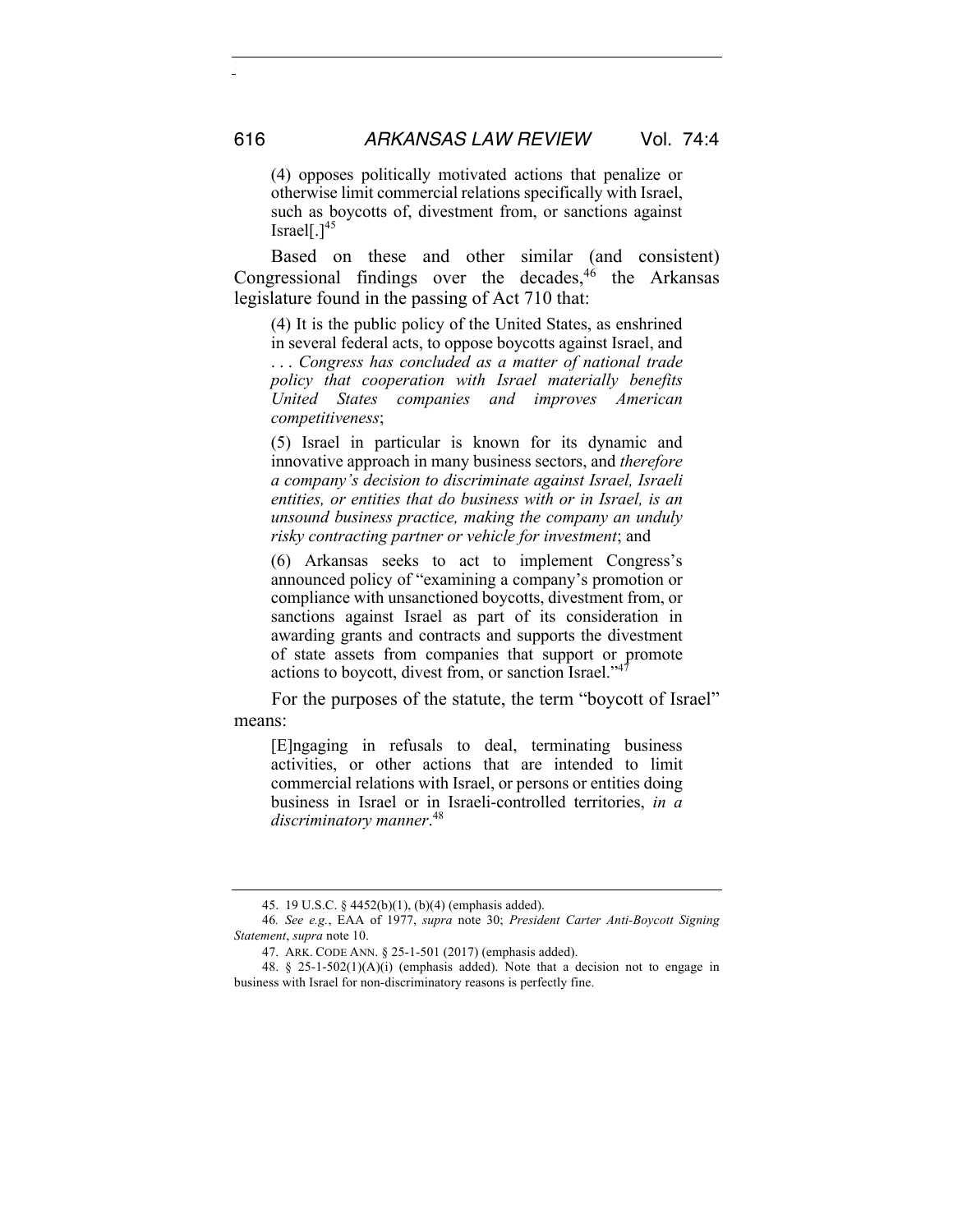Operationally, the Act requires entities who wish to do business with the State of Arkansas to sign a certification stating that they are not currently boycotting Israel as defined by the Act, and do not intend to boycott Israel for the duration of the contract.49 It is worth reiterating that the law only applies to discriminatory boycotts, and non-discriminatory boycotts are not subject to the certification requirement.<sup>50</sup> If a party was, for example, boycotting all Middle East countries, or all companies that work with militaries, or all companies that provide tech for security forces, without regard to the country of origin, that would not be a discriminatory boycott under the Act. A party could sign the certification and if ever asked, simply show that the boycott was not discriminatory. Regardless, even if a company is not willing to sign such a statement, it can *still* do business with the State if its price comes in at 20% less than the lowest certifying business,51 an amount the legislature has deemed enough to make up for the greater inherent risk involved in doing business with a company that makes *political* rather than economically *sound* business decisions.

### **III. THE LAWSUIT**

The Arkansas Times is a free weekly newspaper that has never actually boycotted Israel. Nevertheless, in October 2018, the paper decided to file a test case against Act 710, challenging it on the grounds that it conditioned State contracts "on the unconstitutional suppression  $\ldots$  of protected speech[,]"<sup>52</sup> and seeking injunctive and declaratory relief, based on alleged violations of the First and Fourteenth Amendments. It argued "that the law impermissibly compels speech regarding contractors' political beliefs, association, and expression[,]" and that it imposes an unconstitutional condition on funding by impermissibly restricting "state contractors from engaging in protected First Amendment activities, including boycott

<sup>49.</sup> § 25-1-503(a)(1).

<sup>50.</sup> § 25-1-502(1)(A)(i).

<sup>51.</sup> § 25-1-503(b)(1).

<sup>52.</sup> Brief for Petitioner-Appellant at 5, Ark. Times LP v. Waldrip, 988 F.3d 453 (8th Cir. 2021) (No. 19-1378).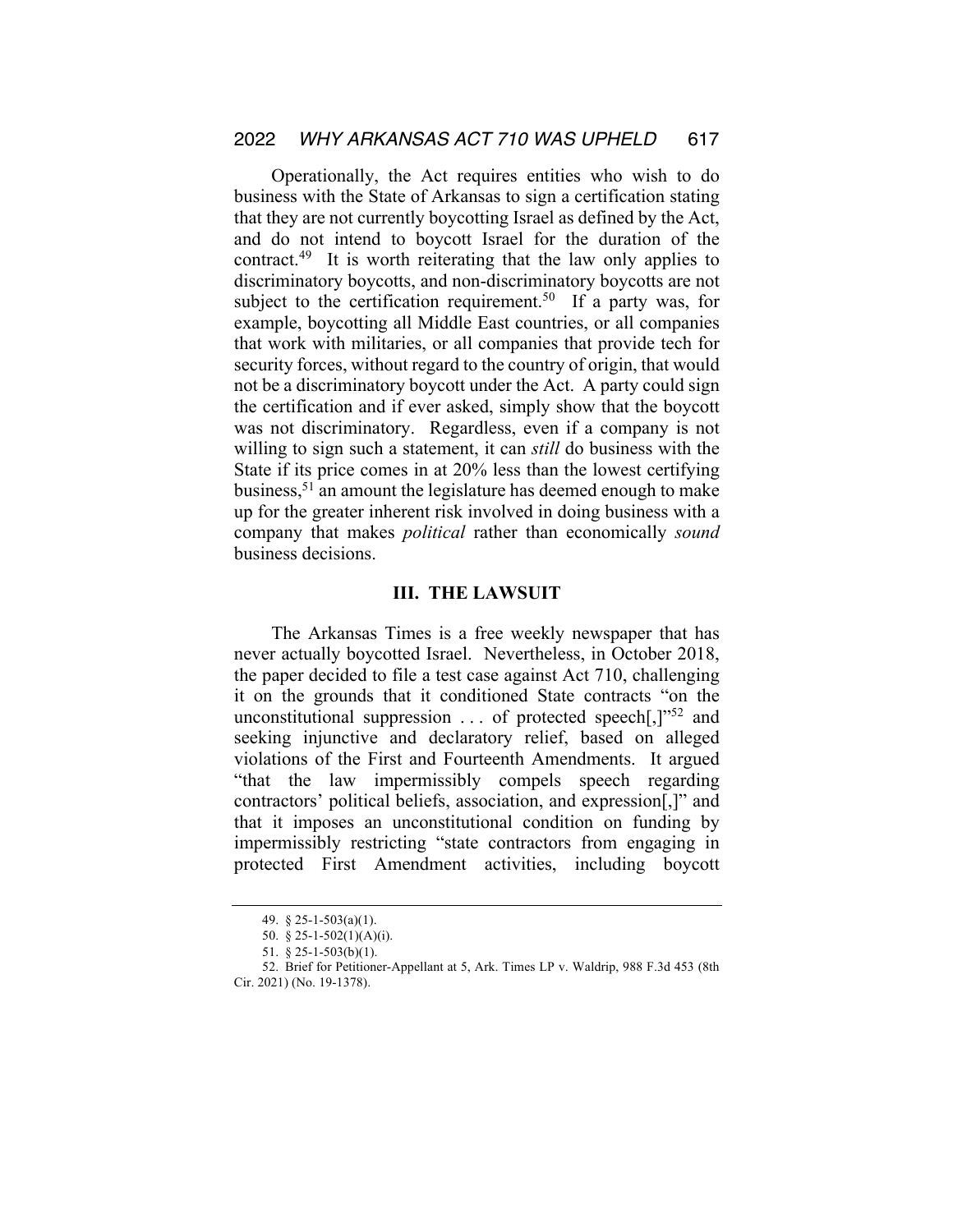participation and boycott-related speech, without a legitimate justification."<sup>53</sup>

It was especially surprising and disheartening that liberal groups like the ACLU, which filed on behalf of the Arkansas Times, came out in support of the plaintiffs and argued *against* the general rule that commercial decisions to buy or not to buy are *not* protected by the First Amendment.<sup>54</sup> It is surprising because, as noted above, they are arguing against *literally* the very same rule that they have championed publicly and consistently in other contexts when it better suited their ideological leanings.<sup>55</sup> For example, upon rereading certain passages in the brief that the ACLU filed in *Masterpiece Cakeshop v. Colorado Civil Rights Commission*, <sup>56</sup> it is hard to find a better word to describe its position here in the Arkansas case than hypocritical:

The Bakery is not the first business to claim a First Amendment right to violate an antidiscrimination law . . . . This Court has never accepted that premise, and has, instead, affirmed repeatedly the government's ability to prohibit discriminatory conduct over the freedom of expression, association, and religion objections of entities ranging from law firms[;] ... to private schools, and universities; to membership organizations open to the public; to restaurants, *and newspapers*. . . . "The Constitution does not guarantee a right to choose employees, customers, suppliers, or those with whom one engages in simple commercial transactions, without restraint from the State."<sup>57</sup>

56. Brief for Respondents Charlie Craig and David Mullins at 14-15, Masterpiece Cakeshop v. Colo. Civ. Rts. Comm'n, 138 S. Ct. 1719 (2018) (No. 16-111).

<sup>53.</sup> Ark. Times LP v. Waldrip, 362 F. Supp. 3d 617, 621 (E.D. Ark. 2019) *rev'd and remanded*, 988 F.3d 453 (8th Cir. 2021).

<sup>54</sup>*. Arkansas Times LP v. Waldrip*, ACLU, [https://perma.cc/5LF3-D68B] (May 9, 2019).

<sup>55.</sup> This is not entirely surprising. *See* Wendy Kaminer, *The ACLU Retreats From Free Expression*, WALL ST. J. (June 20, 2018), [https://perma.cc/N2EM-6FCH] (noting the ACLU's 2018 guidelines assertion that case selection should involve an assessment of whether it will advance the goals of those "whose views are contrary to our values . . . [i]n selecting speech cases to defend, the ACLU will . . . balance the 'impact of the proposed speech and the impact of its suppression'").

<sup>57.</sup> *Id*. (internal citations omitted) (emphasis added). *But see* Hishon v. King & Spalding, 467 U.S. 69, 78 (1984); Ry. Mail Ass'n v. Corsi, 326 U.S. 88, 94 (1945); Runyon v. McCrary, 427 U.S. 160, 176 (1976), Bob Jones Univ. v. United States, 461 U.S. 574, 603- 04 (1983); Bd. of Dirs. of Rotary Int'l v. Rotary Club of Duarte, 481 U.S. 537, 549 (1987);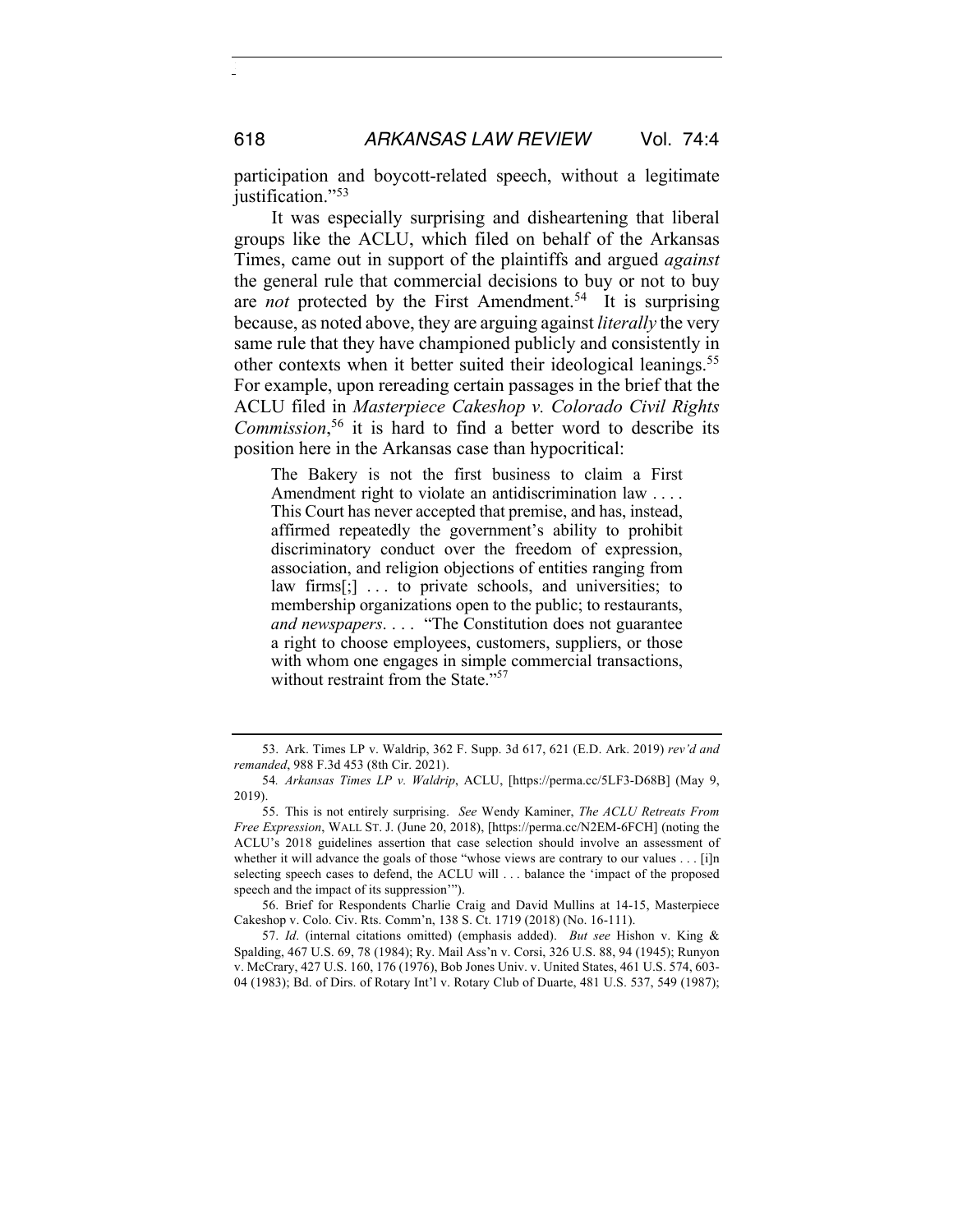The ACLU was also clear that this was in fact the *general* rule for all commercial activity and all kinds of discrimination, and was not somehow case specific:

While the particular facts of this case involve a bakery refusing to sell a cake for the wedding reception of a samesex couple, the implications of the . . . arguments are not limited to sexual orientation discrimination or weddings . . . [a]nd, because "[i]t is possible to find some kernel of expression in almost every activity a person undertakes," a wide range of businesses could claim a First Amendment exemption from generally applicable regulations of commercial conduct. . . . To recognize either of the Bakery's asserted First Amendment objections would run counter to the basic principle, reflected in over a century of public accommodation laws, that all people, regardless of status, should be able to receive equal service in American commercial life.

. . . .

The State's prohibition against discrimination in the sale of goods and services to the public is a regulation of commercial conduct that affects expression only incidentally . . . [b]usinesses, the court has held, have "no constitutional right . . . to discriminate."58

As several prominent amicus curiae in this case have already pointed out, this idea is in fact "the foundation of the wide range of antidiscrimination laws, public accommodation laws, and common carrier laws throughout the nation."59

It is unclear why the ACLU would change its position in this case. Charitably, perhaps it is because it is not aware that the BDS movement is *actually* antisemitic, and so it thinks that states do not have a compelling interest in combatting it with antidiscrimination laws. Unfortunately, as evidenced by the statements of the movement's leaders, and its founding

Newman v. Piggie Park Enters., 390 U.S. 400, 402-03 n.5 (1968) (per curiam); Pittsburgh Press Co. v. Pittsburgh Comm'n on Human Rels., 413 U.S. 376, 389 (1973).

<sup>58.</sup> Brief for Respondents, *supra* note 56, at 2-15.

<sup>59.</sup> Brief of Profs. Michael C. Dorf et. al. as Amici Curiae in Support of Defendants-Appellees at 1, Ark. Times LP v. Waldrip, 988 F.3d 453 (8th Cir. 2021) (No. 19-1378), 2019 WL 2488957.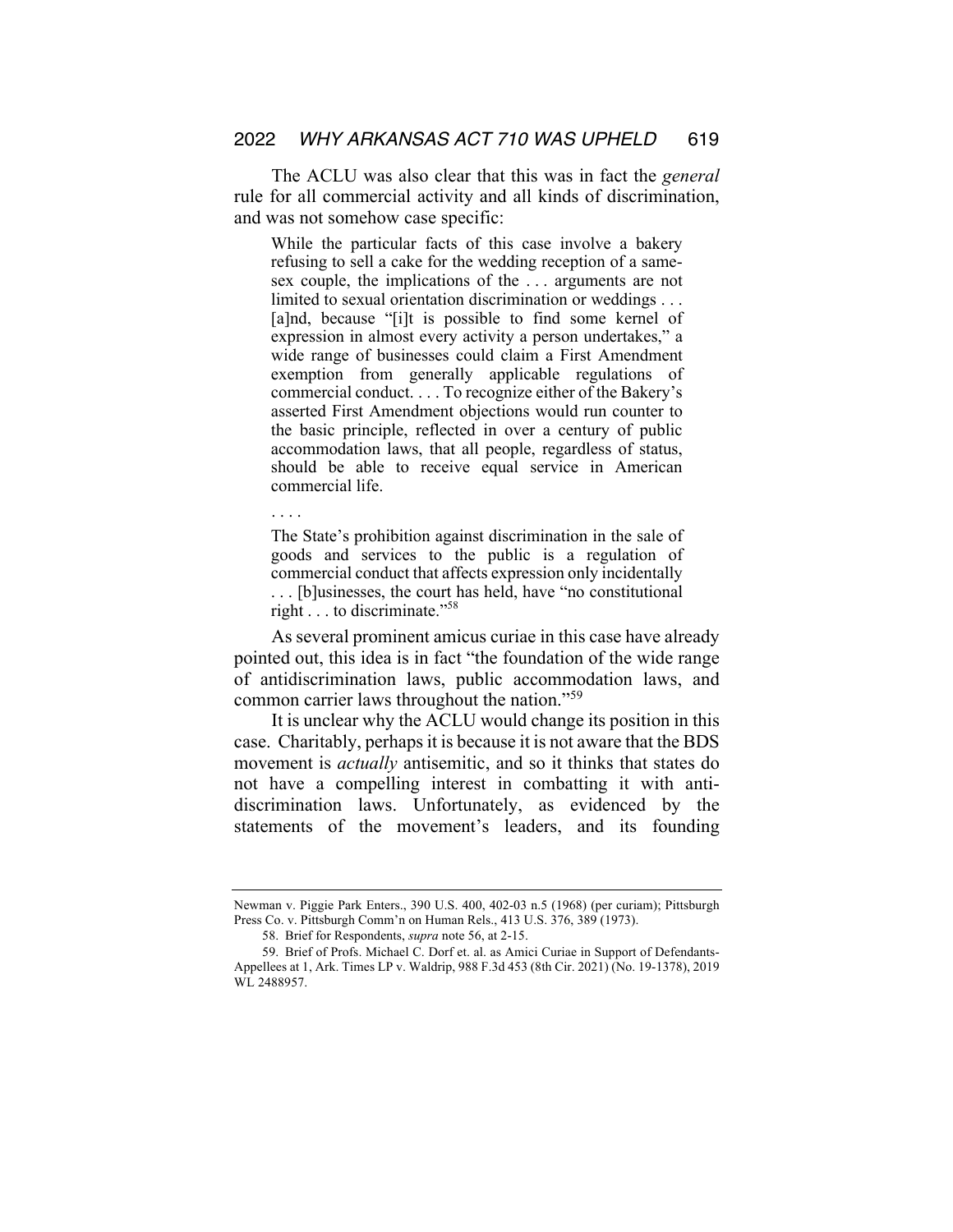documents, that line of thinking is both wrong on its face and wrong as applied.

BDS leaders often use classic antisemitic tropes to make their arguments "including, but not limited to, false accusations of Jewish conspiracies; blood libels; portraying Jews ( . . . not just *Israelis* but caricatures of religious *Jews*) as Satanic, demonic, and evil (at times even using actual Nazi propaganda), accusing Jews of dual loyalty, and engaging in Holocaust denial and Holocaust inversion."60 In terms of its practical effect, the BDS movement discriminates against Jewish people in an absurdly clear and disproportionate manner: 95% of American Jews support the State of Israel<sup> $61$ </sup> which is the definition of Zionism that BDS targets. A movement that discriminates against 95% of a group based on its members' shared ethnic beliefs is discriminatory toward that group, and a state has the right not to subsidize or further that movement's discriminatory goals.

But even if the BDS movement *was not* generally antisemitic, that would *also* be irrelevant for the purposes of this statute and for the proper disposition of this case. The statutes in question, including the Arkansas statute, do not target BDS supporters, or even the BDS movement as a whole;<sup>62</sup> by definition the law in question (and BDS laws and anti-discrimination laws generally) only affect *discriminatory conduct* in commercial activity, i.e., when the action taken is based on race, color, religion, gender, or national origin. $63$  In this case, the Act does not affect decisions not to deal with Israel that are based on economic reasons, or the specific conduct of a person or firm. The only way we could *possibly* know that a company's buying decisions were based on discriminatory reasons and not economic

<sup>60</sup>*. See* Mark Goldfeder, *The Danger of Defining Your Own Terms: Responding to the Harvard Law Review on Antidiscrimination Law and the Movement for Palestinian Rights*, 3.2 J. CONTEMP. ANTISEMITISM 141, 143 (2020). It should also be obvious that saying Jews are not a people while calling for the destruction of the world's lone Jewish state, along with the ethnic cleansing and/or the genocidal extermination of its millions of Jewish inhabitants, is *also* antisemitic.

<sup>61.</sup> Frank Newport, *American Jews, Politics and Israel*, GALLUP (Aug. 27, 2019), [https://perma.cc/74VQ-2AWZ].

<sup>62.</sup> It is also worth highlighting that while *the BDS movement* is antisemitic, that is not a criticism of general Palestinian rights work and advocacy. *See* Goldfeder, *supra* note 60, at 141, 143.

<sup>63</sup>*. See* ARK. CODE ANN. § 25-1-501(3) (2017).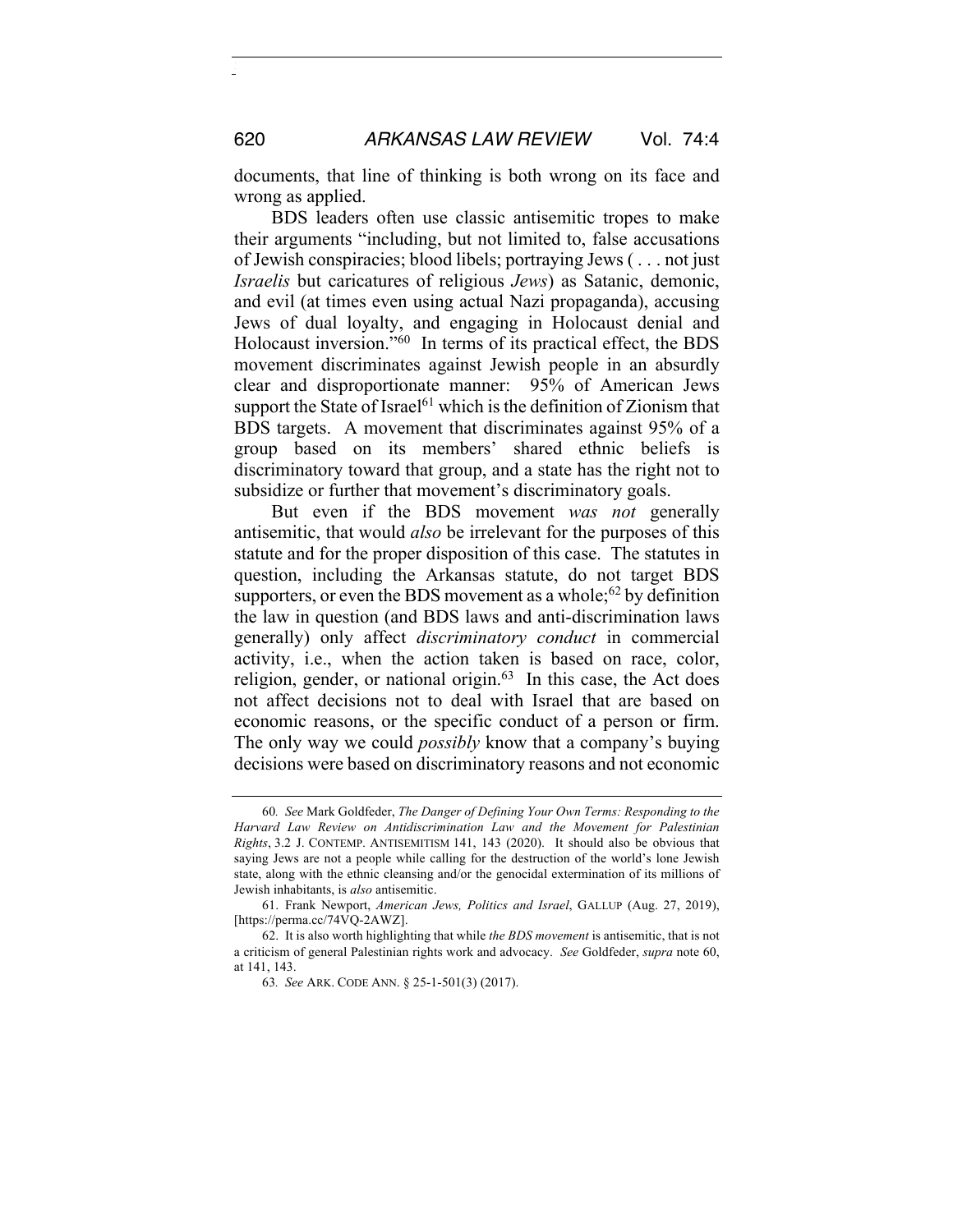ones would be if it told us, in *accompanying* speech, that it was taking this action *in order to discriminate*. Certainly, we should all be able to agree that *when* BDS, by admission, involves nonexpressive discriminatory conduct, it can and should be regulated by anti-discrimination law.64

Now to be fair, the truth is that a casual observer (not the lawyers at the ACLU) *might* be excused for some confusion in this case because of the use of the term "boycott" in the statute. The term "boycott" could, in some contexts, refer to the kinds of boycott activities that *are* protected by the First Amendment. The fact is though that *none* of the state laws in question, including Arkansas Act 710, regulate that kind of expressive boycott activity, and indeed they could not legally do so.

As the Supreme Court ruled in *NAACP v. Claiborne*  Hardware Co.,<sup>65</sup> a case about a primary boycott of white-owned businesses to protest racial discrimination in Mississippi,<sup>66</sup> "[t]he right of the States to regulate economic activity could not justify a complete prohibition against a nonviolent, politically motivated boycott designed to force governmental and economic change and to effectuate rights guaranteed by the Constitution itself."67 No one involved in the Arkansas case (or with any of the state anti-BDS bills for that matter) in any way disagrees with that principle.

The boycott in *Claiborne* involved a range of First Amendment protected activities, including speeches, picketing, the sending of telegrams and the publication of lists, etc. $68$ "Crucially, *Claiborne* did not 'address purchasing decisions or

<sup>64.</sup> The argument that an individual's refusal to deal, or his purchasing decisions, when taken in connection with a larger social movement, do become inherently expressive is also unpersuasive. "Such an argument is foreclosed by *FAIR*, as individual law schools were effectively boycotting military recruiters as part of a larger protest against the Don't Ask, Don't Tell policy." Ark. Times LP v. Waldrip, 362 F. Supp. 3d 617, 624 (E.D. Ark. 2019); *see* Rumsfeld v. F. for Acad. & Inst. Rights, Inc. (''FAIR''), 547 U.S. 47, 66 (2006).

<sup>65.</sup> 458 U.S. 886 (1982).

<sup>66</sup>*. Id.* at 889. A boycott by those whose constitutional rights were being infringed upon and against those who were infringing upon those rights, as opposed to a secondary political boycott directed towards foreign governments against longstanding U.S. policy. *See* Int'l Longshoremen's Ass'n, AFL-CIO v. Allied Int'l, Inc., 456 U.S. 212, 218-19 (1982).

<sup>67</sup>*. Claiborne Hardware Co.*, 458 U.S. at 914.

<sup>68</sup>*. See id*. at 889, 902, 907.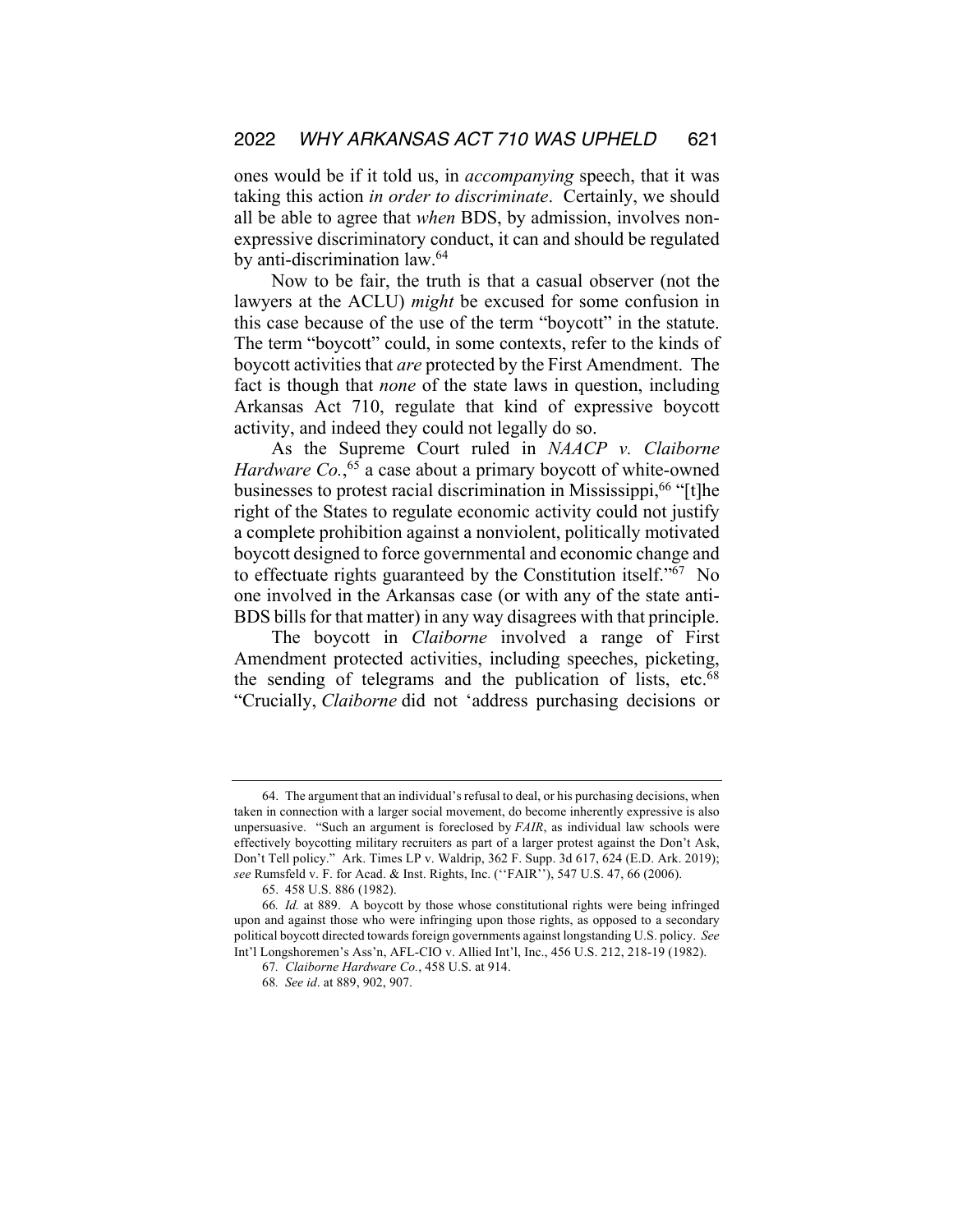other non-expressive conduct.'"69 As former Solicitor General Paul Clement has explained, what *Claiborne* did was affirm that those elements of a boycott that *do* involve protected First Amendment activity do not *lose* that protection simply because they are accompanied by elements that are *not* expressive.70 But "[a]t no point did the Court suggest that the mere act of refusing to deal—accompanied by no protected conduct like speech or picketing—constitutes 'inherently expressive' conduct" entitled to First Amendment protection.<sup>71</sup>

The Court in *Claiborne* also did not address whether the First Amendment would protect a refusal to deal with someone that is forbidden under state anti-discrimination law because at the time there *were* no laws in Mississippi that prohibited racial discrimination. "Nor was the boycott banned by general prohibitions on 'concerted refusal to deal,' 'secondary boycotts,' or 'restraint[s] of trade[]' . . . . Indeed, *Claiborne Hardware* expressly reserved the question whether a boycott 'designed to secure aims that are themselves prohibited by a valid state law' is constitutionally protected."<sup>72</sup>

That question was left open by *Claiborne* but conclusively resolved by the Supreme Court in *Rumsfeld v. FAIR*: to the extent that such a boycott involves *non-expressive activity*, that activity is *not* protected.73

<sup>69</sup>*. Ark. Times LP*, 362 F. Supp. 3d at 625 (quoting Jordahl v. Brnovich, Case No. 18- 16896, Dkt. No. 26 slip op. at 5 (9th Cir. Oct. 31, 2018) (Ikuta, J., dissenting)).

<sup>70.</sup> Brief for Amicus Curiae Christians United for Israel in Support of Defendant-Appellees' Petition for Rehearing En Banc at 7, Ark. Times LP v. Waldrip, 988 F.3d 453 (8th Cir. 2021) (No. 19-1378), 2021 WL 1603995.

<sup>71</sup>*. Id.*

<sup>72.</sup> Brief in Support of Defendants-Appellees, *supra* note 59, at 7 (quoting *Claiborne Hardware Co.*, 458 U.S. at 891 n.7, 894, 915). "The holding of *Claiborne* is thus consistent with the principle set forth just six years before in *Runyon v. McCrary*: Though people and institutions have a right to advocate for discrimination . . . 'it does not follow that the *practice* of excluding racial minorities from such institutions is also protected by the same principle.'" *Id.* at 7-8 (quoting Runyon v. McCrary, 427 U.S. 160, 176 (1976)).

<sup>73.</sup> 547 U.S. 47, 65-66 (2006). *Rumsfeld* involved law schools engaged in a boycott of military recruiters to protest the military's then-extant "Don't Ask Don't Tell" policy. *See id.* at 52. The Court held that such conduct was "not inherently expressive" because the actions "were expressive *only* because the law schools accompanied their conduct with speech explaining it." *Id.* at 66; *Ark. Times LP*, 362 F. Supp. 3d at 623. Otherwise, no one would know for sure why the recruiters were not there. *Rumsfeld*, 547 U.S. at 66.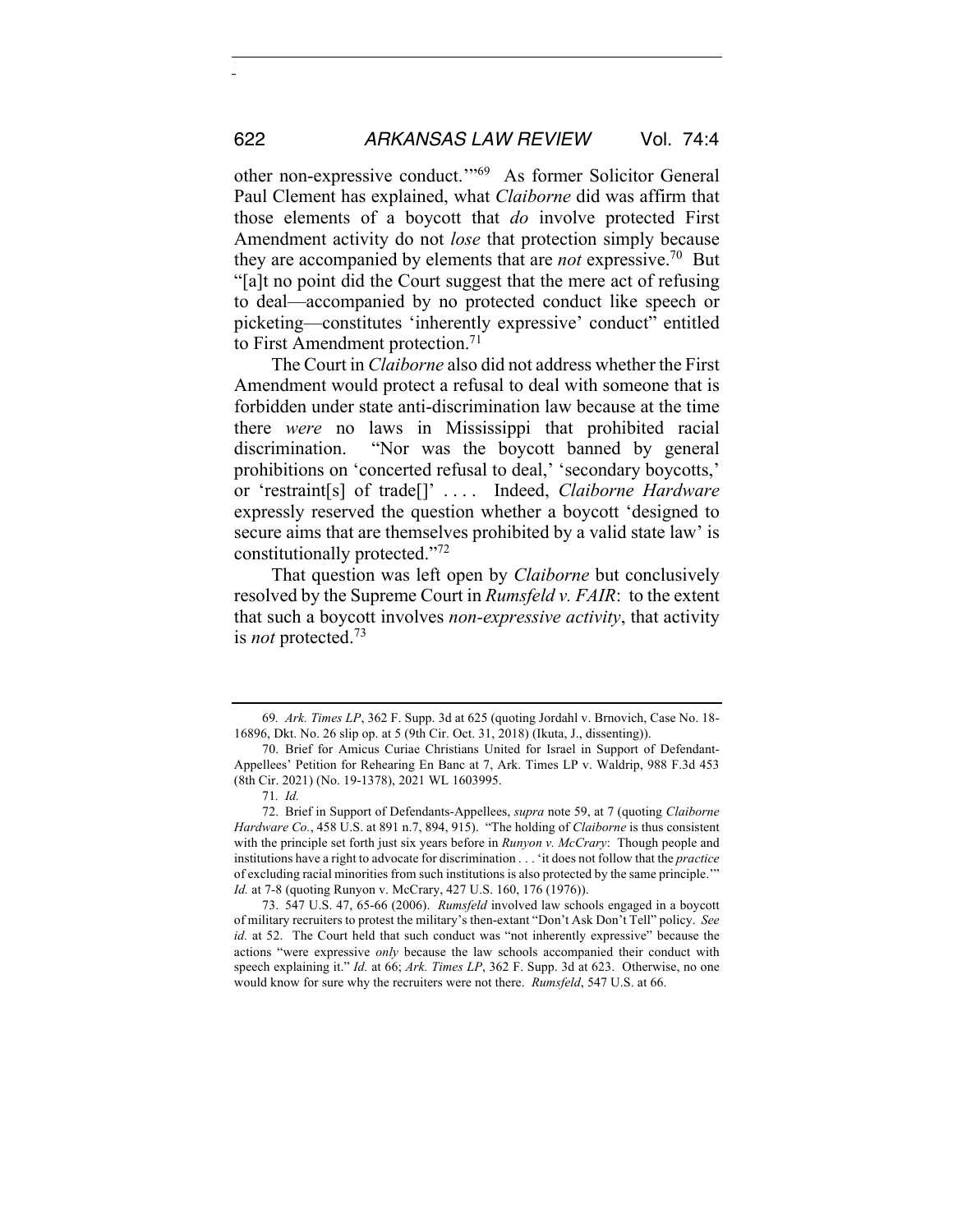In addition, the BDS movement is fairly open<sup> $74$ </sup> about the fact that, as opposed to the primary boycott activity in *Claiborne*, for the most part, BDS activities take the form of secondary and tertiary boycotts.75 A primary boycott is generally one in which the boycotter is acting against the entity that it has a grievance with; a secondary boycott is one in which the party boycotting an entity has a goal of affecting a third party, rather than the boycotted entity. A tertiary boycott is one in which the goal is to affect a fourth party, who supports the third party supporting the boycotted entity.76 BDS activists say that their issue is with the State of Israel, but the bulk of their targets are not the government of Israel, but rather companies doing business in or with Israel (a secondary boycott) and the people that support them (a tertiary boycott). Unlike in *Claiborne*, "[t]he BDS supporters are not trying to protect their own constitutional rights[]" from those who are oppressing them; "they are trying to use commerce to inflict harm on a foreign nation<sup>[1,177</sup> "In both *Claiborne* and *International Longshoremen's Association*, <sup>78</sup> the Supreme Court explicitly stated that secondary boycotts are not accorded the same types of protections under the First Amendment as primary boycotts."79 In fact, the Court in *Longshoremen* actually upheld a law regulating boycott activity directed at a matter covered by U.S. foreign policy, "conclud[ing] that boycotts that impede United States commerce and are political protests intended to punish foreign nations for their offshore conduct *may* [in fact] be limited by the government."<sup>80</sup>

<sup>74</sup>*. See, e.g.*, TOWARDS A GLOBAL MOVEMENT, *supra* note 18.

<sup>75</sup>*. See* Goldfeder, *supra* note 35, at 223-31.

<sup>76</sup>*. See generally* Presentation by the Office of Antiboycott Compliance in the Bureau of Industry and Security in the U.S Department of Commerce, [https://perma.cc/EA7Y-Q6CK].

<sup>77.</sup> Goldfeder, *supra* note 35, at 224.

<sup>78.</sup> NAACP v. Claiborne Hardware Co., 458 U.S. 886, 917 (1982); Int'l Longshoremen's Ass'n, AFL-CIO v. Allied Int'l, Inc., 456 U.S. 212, 216-17 (1982).

<sup>79</sup>*. See* Greendorfer, *supra* note 12, at 58 (first citing *Claiborne*, 458 U.S. at 912 ("Secondary boycotts and picketing by labor unions may be prohibited . . . ."); then citing *Longshoremen*, 456 U.S. at 226-27 n.123 ("holding that a law prohibiting secondary boycotts did not violate the First Amendment and stating, '[i]t would seem even clearer that conduct designed not to communicate, but to coerce, merits still less consideration under the First Amendment.'")).

<sup>80.</sup> Goldfeder, *supra* note 35, at 229 (emphasis added) (citing *Longshoremen*, 456 U.S. at 221).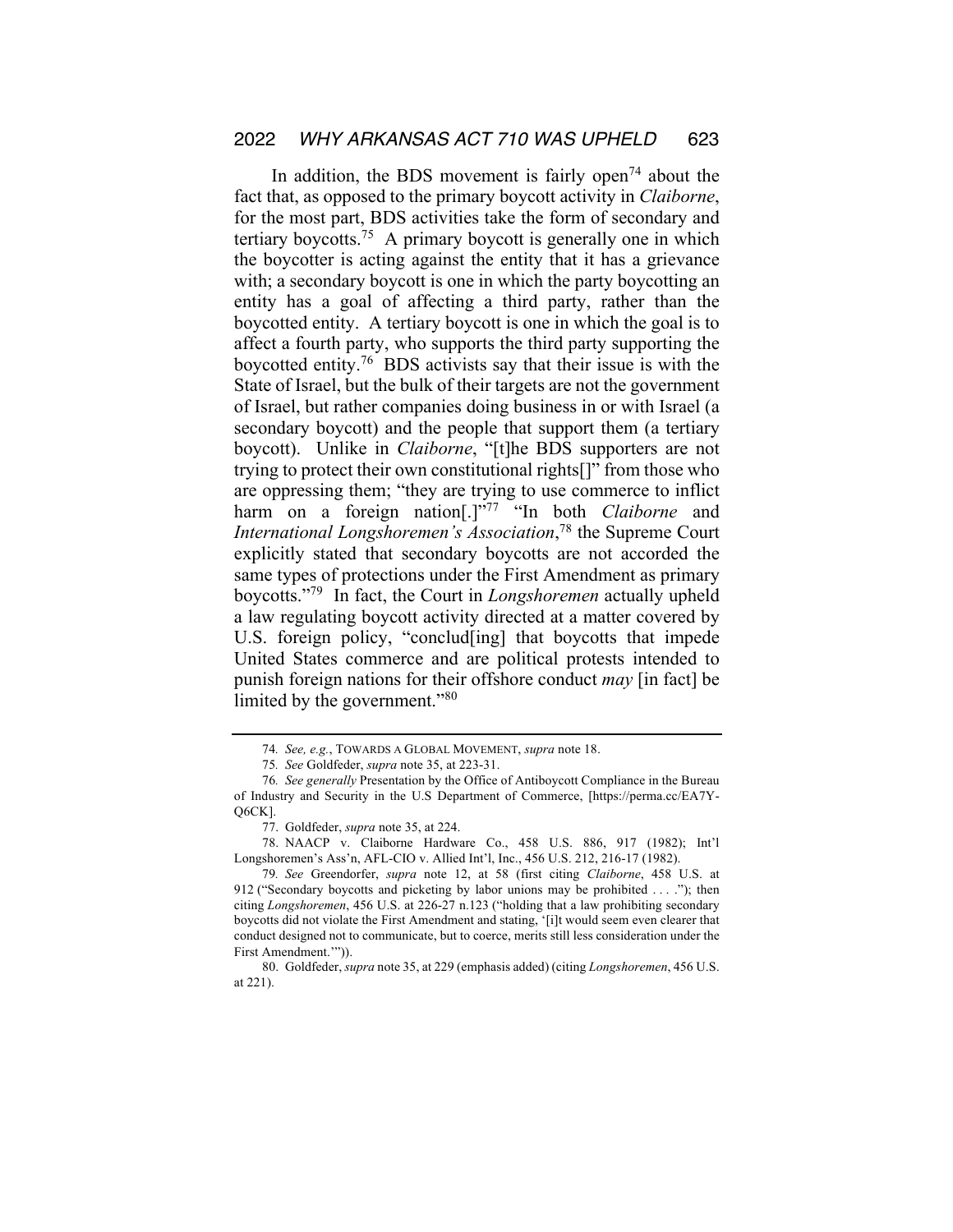Of course, BDS activists like to conflate protected and unprotected activities, $81$  which is exactly why the state had to clarify that the mere use of the term boycott "to refer to one's commercial choices does not create a First Amendment right to contract, or not to contract."82 The clear distinction between expressive and non-expressive "boycott" activity is *precisely* why the legislature in Arkansas defined the term "boycott" in the statute to *only* refer to a company's non-expressive commercial choices.83 Contractors with the State remain absolutely free to engage in any and all *expressive* boycott activity against Israel. The Arkansas Times may, for example, "send representatives to meetings, speeches, and picketing events in opposition to Israel's

A cab driver who is required to serve all passengers cannot refuse to take people who are visibly carrying Israeli merchandise. Of course all these people would have every right to speak out against same-sex weddings . . . and Israel. That would be speech, which is indeed protected by the First Amendment. But as a general matter, a decision not to do business with someone, even when it is politically motivated (and even when it is part of a broader political movement), is not protected by the First Amendment. And though people might have the First Amendment right to discriminate (or boycott) in some unusual circumstances—for instance when they refuse to participate in distributing or creating speech they disapprove of—that is a basis for a narrow as-applied challenge, not a facial one.

#### *Id.* at 2-3.

83. To the extent that anyone really does believe that such a boycott is expressive, then the reverse should also be true, and the State of Arkansas's decision not to do business with those who engage in discrimination should be considered government speech, not a regulation of private speech. *See* Walker v. Tex. Div., Sons of Confederate Veterans, Inc., 135 S. Ct. 2239, 2245 (2015); Pleasant Grove City v. Summum, 555 U.S. 460, 467–68 (2009). "[A]s a general matter, when the government speaks it is entitled to promote a program, to espouse a policy, or to take a position. In doing so, it represents its citizens and it carries out its duties on their behalf." ERWIN CHEMERINSKY, THE FIRST AMENDMENT 49 (Wolters Kluwer 2019). The Supreme Court has continually refused "[t]o hold that the Government unconstitutionally discriminates on the basis of viewpoint when it chooses to fund a program dedicated to advance certain permissible goals, because the program in advancing those goals necessarily discourages alternative goals[.]" *Id.* (citing Rust v. Sullivan, 500 U.S. 173, 194 (1991)).

<sup>81.</sup> Indeed, the ACLU relied extensively on a cherrypicked recitation of *Claiborne* in briefing this case. *See generally* Appellant's Opening Brief, Ark. Times LP v. Waldrip, 362 F. Supp. 3d 617 (E.D. Ark. 2019) (No. 19-1378), 2019 WL 1756930; Appellant's Reply Brief, Ark. Times LP v. Waldrip, 362 F. Supp. 3d 617 (E.D. Ark. 2019) (No. 19-1378), 2019 WL 3208596.

<sup>82.</sup> Brief in Support of Defendants-Appellees, *supra* note 59, at 5, 7. For instance, "[a] limousine driver cannot refuse to serve a same-sex wedding party, even if he describes this as a boycott of same-sex weddings (or part of a nationwide boycott of such weddings by like-minded citizens)." *Id.* at 2. By that very same token, it should be obvious that: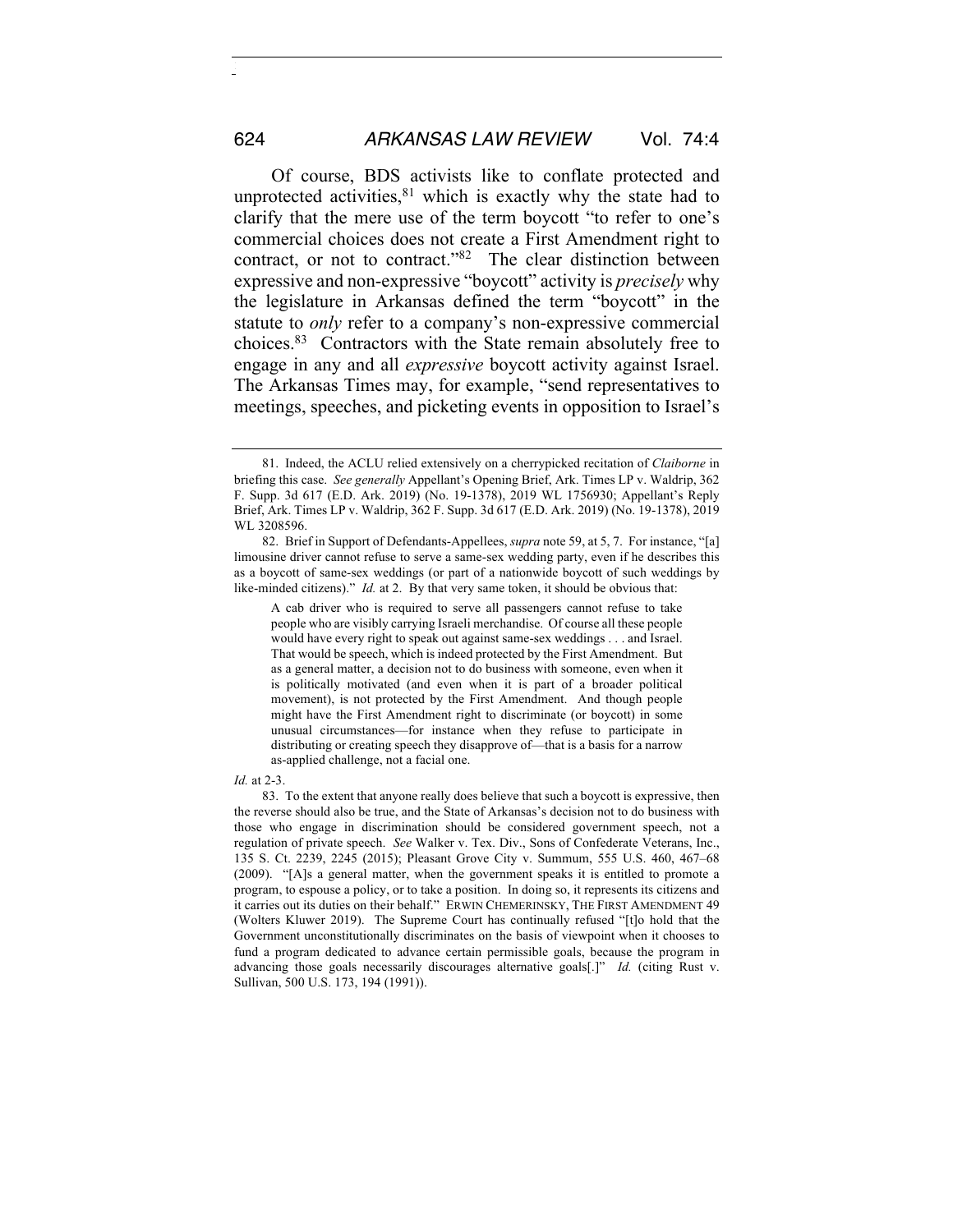policies . . . call upon others to boycott Israel, write in support of such boycotts, and engage in picketing and pamphleteering to that effect<sup>[]"</sup> and the State can say nothing about it.<sup>84</sup> This does not mean, however, that the newspaper's *non*-expressive commercial decisions are *also* protected by the First Amendment.<sup>85</sup>

And so, it was not surprising when the district court—based on the well-established rule that particular commercial purchasing decisions do *not* themselves communicate ideas<sup>86</sup> rejected the Plaintiff's shallow surface comparison of the "boycott" activities proscribed in Act 710 to the activities in *Claiborne* and denied the Plaintiff's motion for a preliminary injunction, while granting the Defendants' motion to dismiss.<sup>87</sup>

The court correctly concluded that a boycott of Israel, *as defined by the Act*, <sup>88</sup> commercial actions undertaken in a discriminatory way, is "neither speech nor inherently expressive conduct[]" and is thus not entitled to First Amendment protection.89 Such actions are only expressive when the conduct is accompanied by speech that explains it. $90$  As the court noted:

Very few people readily know which types of goods are Israeli, and even fewer are able to keep track of which businesses sell to Israel. Still fewer, if any, would be able to point to the fact that the *absence* of certain goods from a contractor's office mean that the contractor is engaged in a boycott of Israel. Instead, an observer would simply believe that the types of products located at the contractor's office reflect its commercial, as opposed to its political, preferences. In most, if not all cases, a contractor would have to explain to an observer that it is engaging in a boycott for the observer to have any idea that a boycott is taking place. And under *FAIR*, the fact that such conduct *may* be subsequently explained by speech does not mean that this

90*. See FAIR II*, 547 U.S. at 66.

<sup>84</sup>*. Ark. Times LP*, 362 F. Supp. 3d at 625.

<sup>85</sup>*. Id.*

<sup>86</sup>*. See id.* at 624.

<sup>87.</sup> See Ark. Times LP v. Waldrip, 988 F.3d 453, 458 (8th Cir. 2021).

<sup>88.</sup> I.e., a refusal to deal or a company's purchasing decisions. *Ark. Times LP*, 362 F. Supp. 3d at 623.

<sup>89</sup>*. Id.*; *see* Pickup v. Brown, 740 F.3d 1208, 1225 (9th Cir. 2014) (quoting Rumsfeld v. F. for Acad. & Inst. Rights, Inc. ("*FAIR II*"), 547 U.S. 47, 66 (2006)) ("The Supreme Court has made clear that First Amendment protection does not apply to conduct that is not 'inherently expressive.'").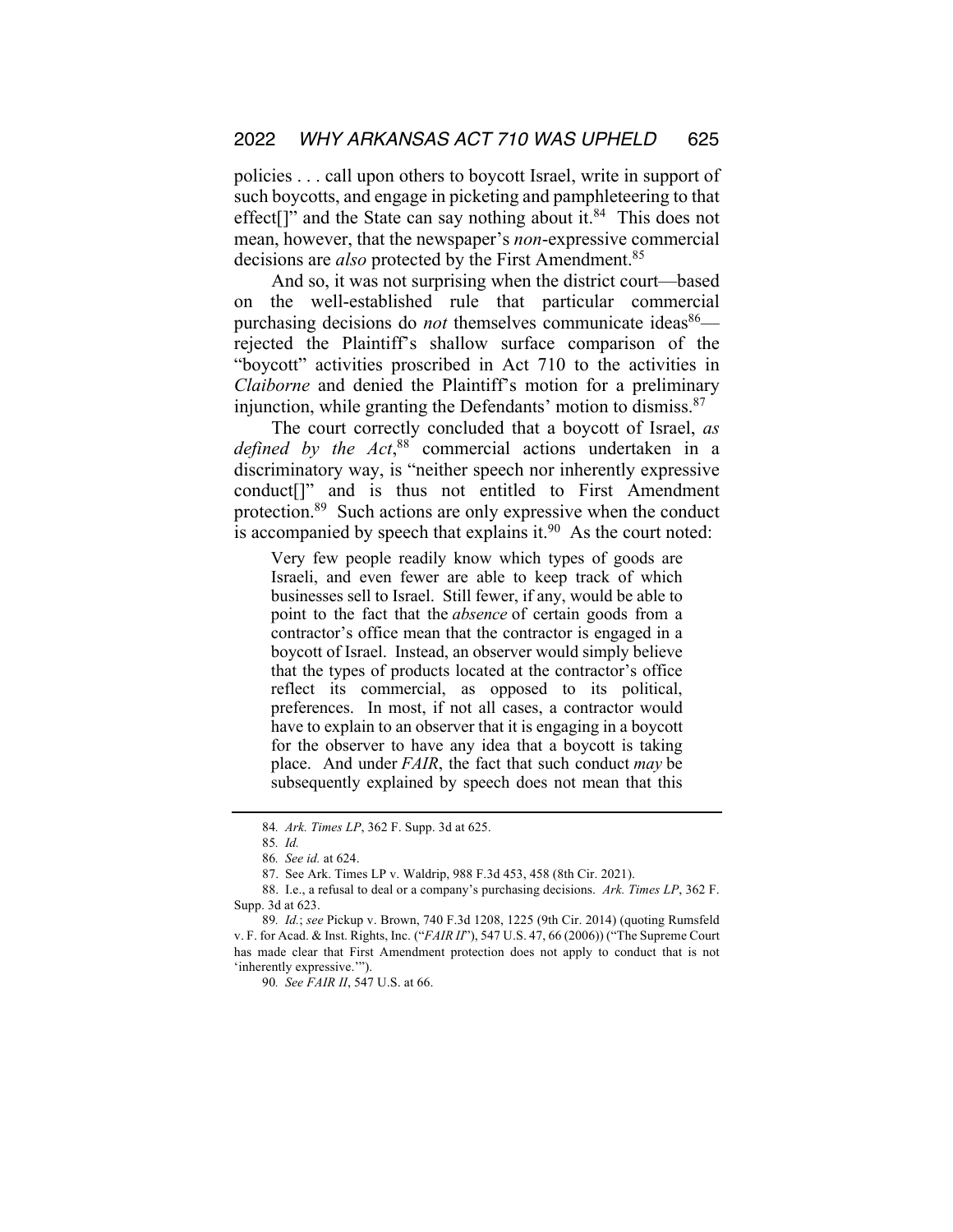conduct is, or can be, transformed into inherently expressive conduct. ("The fact that . . . explanatory speech is necessary is strong evidence that . . . conduct . . . is not so inherently expressive that it warrants protection.").<sup>91</sup>

Arkansas Times appealed, and in February 2021, the Eighth Circuit issued an opinion reversing the decision and remanding the case back to the district court for further findings. $92$ 

### **IV. A NARROW (AND VERY STRANGE) APPELLATE DECISION**

This is where the purposeful misreporting comes in, with BDS activists falsely claiming that the anti-BDS law in Arkansas had been struck down as unconstitutional.<sup>93</sup> Here is what actually happened in the Eight Circuit's extremely narrow opinion reversing the district court's decision to *immediately* dismiss the case.

First and foremost, the court *accepted* the fairly obvious principle that commercial buying decisions are not inherently expressive. <sup>94</sup> Far from being an adverse ruling, that understanding alone *confirms* the constitutionality of anti-BDS laws across the country.

Perhaps because the Arkansas Times is not actually boycotting Israel, and the court felt the need to find an interpretation of the Act that could even possibly apply to it such that it would have a potential claim, the majority opinion chose to focus on one phrase in the definition of boycott that (according to the court) could reasonably be misconstrued as applying to actually expressive conduct. Again, the Act defines "boycott of Israel" to mean:

(1) "engaging in refusals to deal";

<sup>91</sup>*. Ark. Times LP*, 362 F. Supp. 3d at 624. The Court also noted in *Longshoremen* that "[i]t would seem even clearer that conduct designed not to communicate but to coerce merits still less consideration under the First Amendment." Int'l Longshoremen's Ass'n, AFL-CIO v. Allied Int'l, Inc., 456 U.S. 212, 226 (1982).

<sup>92</sup>*. Ark. Times LP*, 988 F.3d at 458, 467.

<sup>93</sup>*. Federal Court Rules Arkansas Anti-Boycott Law Violates First Amendment*, PALESTINE LEGAL (Feb. 18, 2021), [https://perma.cc/XH7N-PD5A].

<sup>94</sup>*. Ark. Times LP*, 988 F.3d at 460.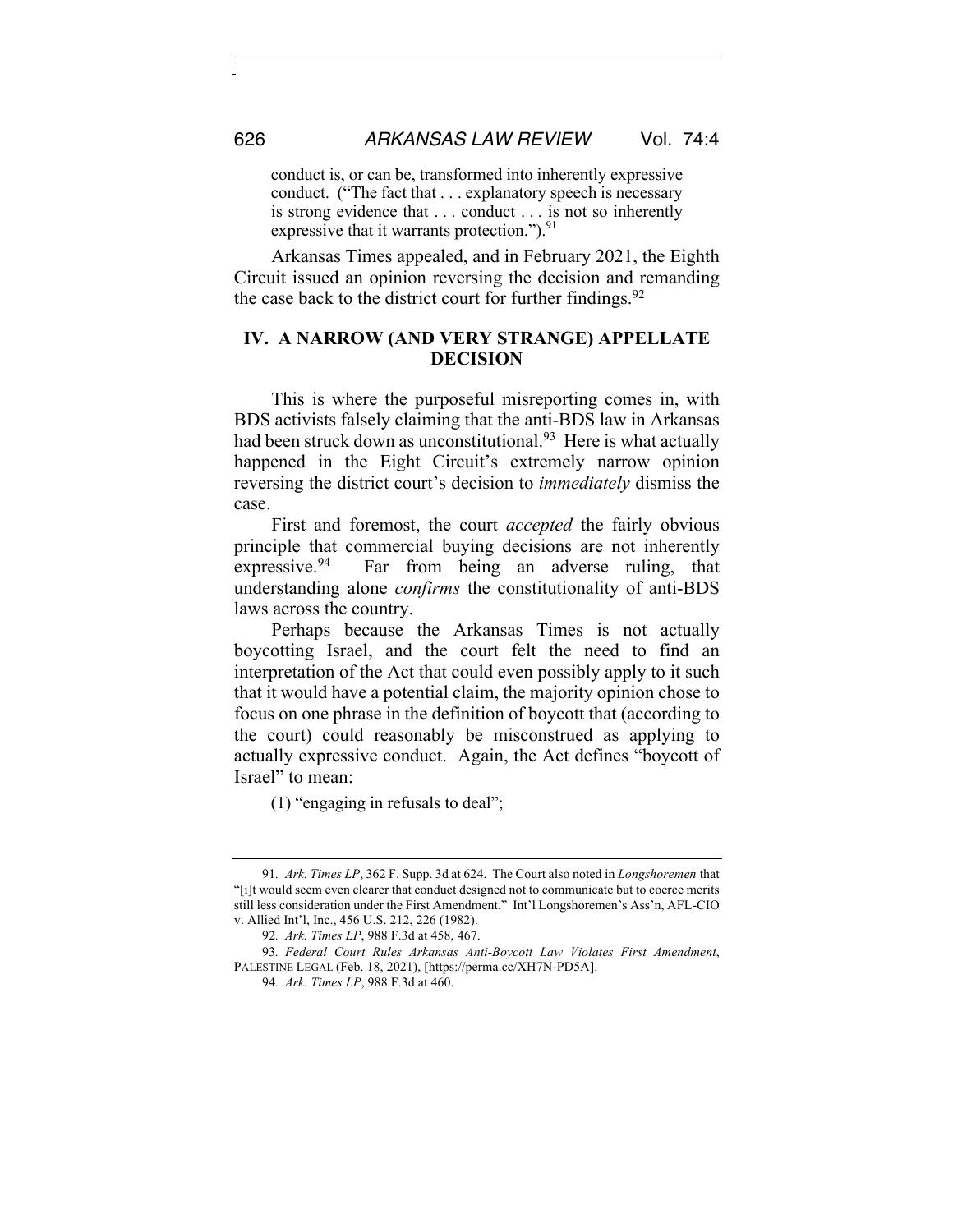(2) "terminating business activities"; or

(3) "other actions that are intended to limit commercial relations with Israel, or persons or entities doing business in Israel or in Israeli-controlled territories, in a discriminatory manner."95

The State has consistently insisted that, like the activities described in subsections (1) and (2), the phrase "other actions" in subsection (3) is clearly also limited to similar non-expressive commercial conduct and indeed has reiterated many times that any and all contractors are in fact free to express their feelings about Israel *in any way that they want*, including but not limited to criticizing Israel, lobbying against Act 710 itself, and even advocating for boycotts.96 In fact, in this very case, the Arkansas Times itself had done those things, and the State had no problem with it. $97$  The court, however, felt that because that phrase "is open to more than one plausible construction," it was still too ambiguous.98

The court did note that the district court had used the appropriate canon of *ejusdem generis* to understand the meaning of the phrase "other actions" in the statute.99 *Ejusdem generis* is the principle of statutory construction which says that "when general words follow specific words in a statutory enumeration the general words are construed to embrace only objects similar in nature to those objects enumerated by the preceding specific words."<sup>100</sup> Applied to the Act, the term "other actions" should obviously be read to include only conduct similar in kind to the terms that precede it: "refusals to deal" and "terminating business activities," i.e. non-expressive commercial activity. But then, in a truly mystifying manner, the court decided *not* to follow the correct canon of construction and instead to "look to the statute as a whole to interpret it according to the legislative intent[]."101

<sup>95.</sup> ARK. CODE ANN. § 25-1-502(1)(A)(i) (2017).

<sup>96.</sup> Defendants-Appellees' Brief at 4, *Ark. Times LP*, 988 F.3d 453 (No. 19-1378).

<sup>97</sup>*. Id.* at 8.

<sup>98</sup>*. Ark. Times LP*, 988 F.3d at 464.

<sup>99</sup>*. Id.*

<sup>100.</sup> Hanley v. Ark. State Claims Comm'n, 333 Ark. 159, 167, 970 S.W.2d 198, 201 (1998).

<sup>101</sup>*. Ark. Times LP*, 988 F.3d at 464-65 (citing Simpson v. Cavalry SPV I, LLC, 2014 Ark. 363, at 3, 440 S.W.3d 335, 338).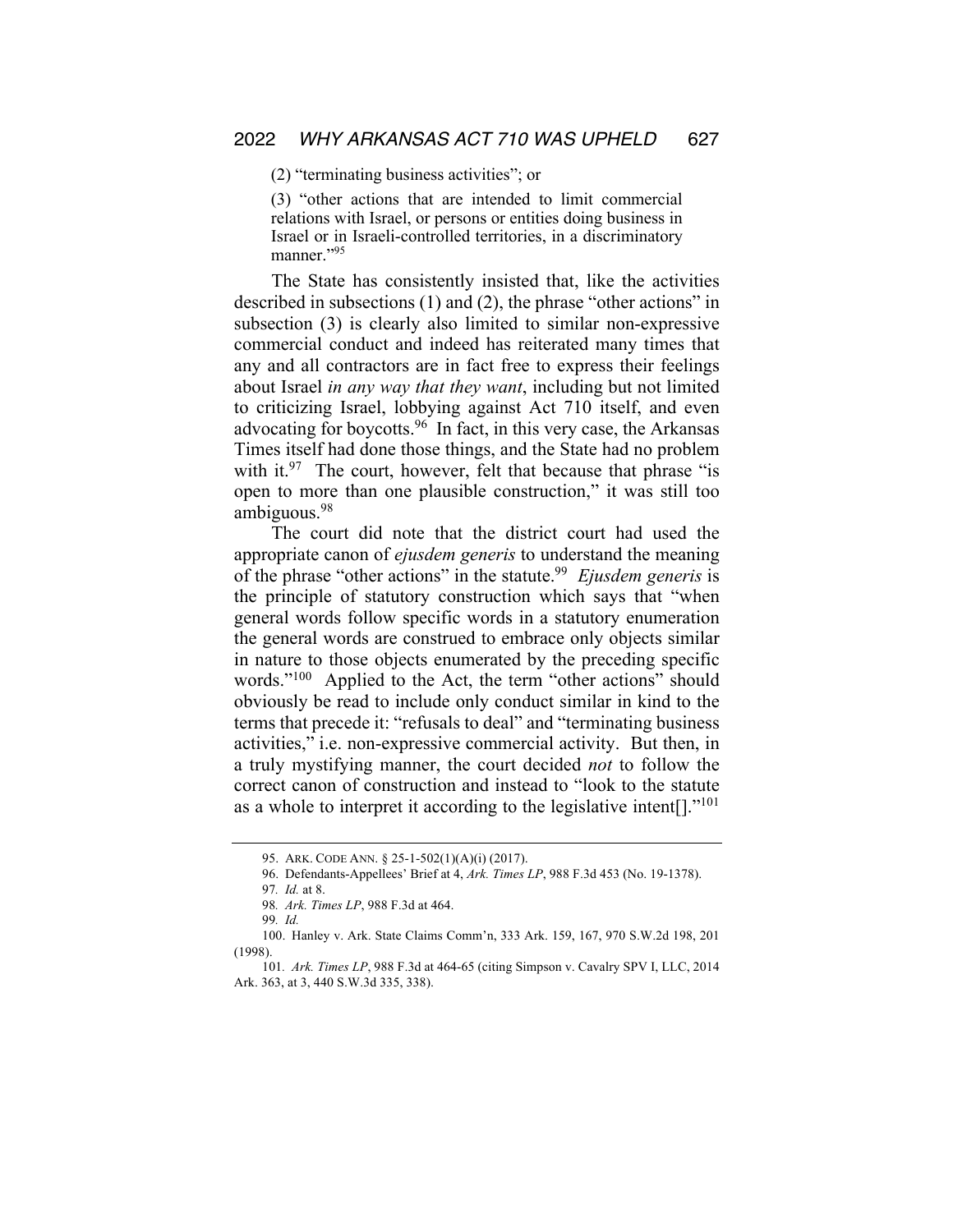Incredibly, this reference to legislative intent was offered as a reason for the court to disagree with the district court's reading, *despite* the fact that the legislative intent in passing the bill, confirmed repeatedly by the legislature's own representatives, was *clearly* (and *demonstrably*, based on their relationship with the Plaintiff-Appellees *in this very case*) for that section to be read exclusively in the way that the district court did, i.e., as applying only to non-expressive commercial conduct.

The only justification that the court seemed to give for the decision to ignore both the text and the readily apparent legislative intent was to note that "the State has not provided any example of the type of conduct that, under their interpretation of the Act, would fall in the 'other actions' category[,] $v^{102}$  as if to say that the concern about other discriminatory non-expressive commercial conduct could not really be the reason for subsection (3) and to imply that the State's position was just apologetics. This is a logically flawed and lazy argument.

First, the legislature does not have to specify every single behavior that could be referenced, so long as it sufficiently delineates the type of behavior being prohibited. In this instance, the type of behavior being referred to is clearly, contextually, discriminatory non-expressive commercial conduct.

Second, there are *numerous* behaviors that fit into that category, i.e., cases where a party is discriminating in commercial decision making against Israel or Israelis while not *technically* refusing to deal or terminating business relations, and it was these actions that the Arkansas Legislature clearly meant to cover.

Some easy examples of the kind of constitutionally unprotected activity that the "other actions" clause covers could include, but are not limited to, a refusal to give equal commercial access/opportunities to an Israeli person or group (like the access that was denied in the *FAIR* case that the court discusses at length).<sup>103</sup> That action is broader than a simple refusal to deal but, if done for discriminatory reasons, would also fall under subsection (3). Likewise, another type of behavior in that category of "other actions" that are discriminatory non-expressive

<sup>102</sup>*. Id.* at 464.

<sup>103</sup>*. See generally* Rumsfeld v. F. for Acad. & Inst. Rts., 547 U.S. 47 (2006).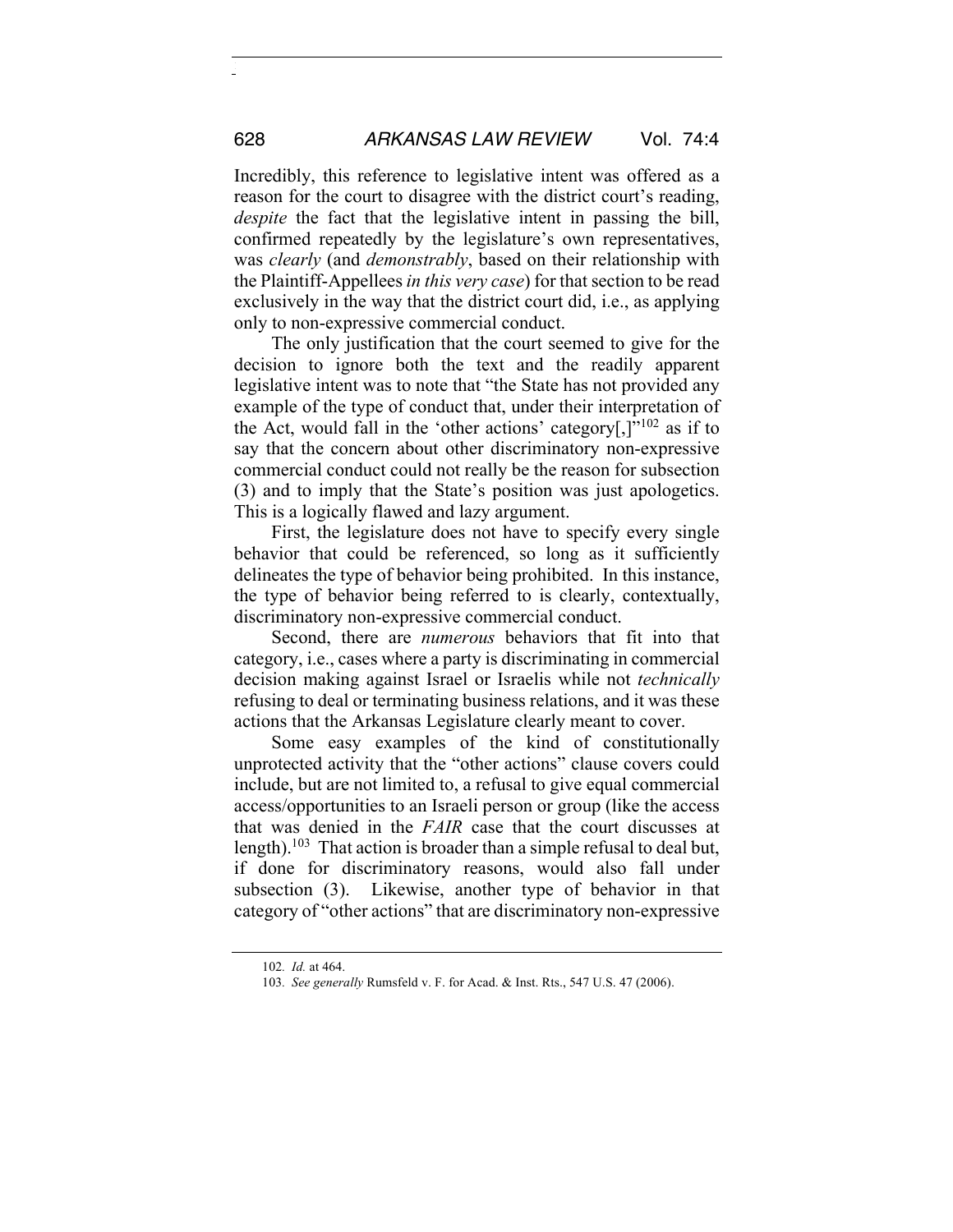commercial decisions would be the classic BDS tactic of a *conditional* refusal to deal, i.e., a scenario in which a company discriminatorily says that it *will* do business with Israelis but only if the Israeli group or individual (as opposed to every other group or individual it is willing to do business with) first meets a set of conditions.104 Or, as the dissent points out, "consider the following: a company begins charging overly-inflated shipping prices for products shipped to Israel to reduce commercial relationships with the country. While this is not a refusal to deal or a termination of business activities, it is another 'action . . . intended to limit commercial relations with Israel."<sup>105</sup>

Finally, and seeing as the court was ostensibly looking for legislative intent this whole time, perhaps most convincingly, the Arkansas General Assembly's very purposeful choice of language actually points directly to the type of behavior it intended to cover with the statute. Anti-boycott  $laws^{106}$  and antidiscrimination laws<sup>107</sup> are "not the only federal law[s] implicated by the BDS Movement[.]"108 As the 1976 House Boycott Report and the accompanying Department of Justice analysis<sup>109</sup> concluded, anti-Israel boycotts that affect U.S. businesses also violate anti-trust laws. $110$  In fact, the phrase that the Arkansas

<sup>104</sup>*. See, e.g.*, Todd Gitlin & Nissim Calderon, *A Counterproductive Call to Boycott Israel's Universities*, NEW REPUBLIC (Oct. 10, 2010), [https://perma.cc/5QPZ-TEHP]. A prime and well publicized example of this process, which also belied the movement's underlying antisemitism, was the BDS movement's 2015 attempted boycotting of Jewish-American (non-Israeli) reggae star Matthew Paul Miller. The singer, also known as "Matisyahu," was scheduled to perform at the Spanish Rototom Sunsplash Festival in August 2015, but when the BDS movement got wind of his performance, its members pressured the festival to demand that Matisyahu, the only Jewish artist invited, issue a statement in support of Palestinian statehood as a condition for the opportunity to perform. That condition was not placed on any other artist at the festival. *See* Donna Rachel Edmunds, *Jewish Rapper Matisyahu Banned by Israel Boycotters . . . Except He's Not Israeli*, BREITBART (Aug. 17, 2015), [https://perma.cc/8PFJ-7RV4].

<sup>105</sup>*. Ark. Times LP*, 988 F.3d at 468 (Kobes, J., dissenting).

<sup>106</sup>*. See, e.g.*, EAA of 1977, *supra* note 30.

<sup>107</sup>*. See, e.g.*, Title VI, 42 U.S.C. § 2000d (1964).

<sup>108.</sup> Greendorfer, *supra* note 11, at 97.

<sup>109.</sup> Written by the late Justice Antonin Scalia, at the time an Assistant Attorney General at the Department of Justice. *See Arab Boycott: Hearings on H.R. 5246, H.R. 12383 and H.R. 11488 Before the Subcomm. on Monopolies & Com. L. of the Comm. on the Judiciary*, 94th Cong. 68-74 (1975) (statement of Antonin Scalia, Assistant Attorney General, Department of Justice).

<sup>110.</sup> Greendorfer, *supra* note 11, at 97.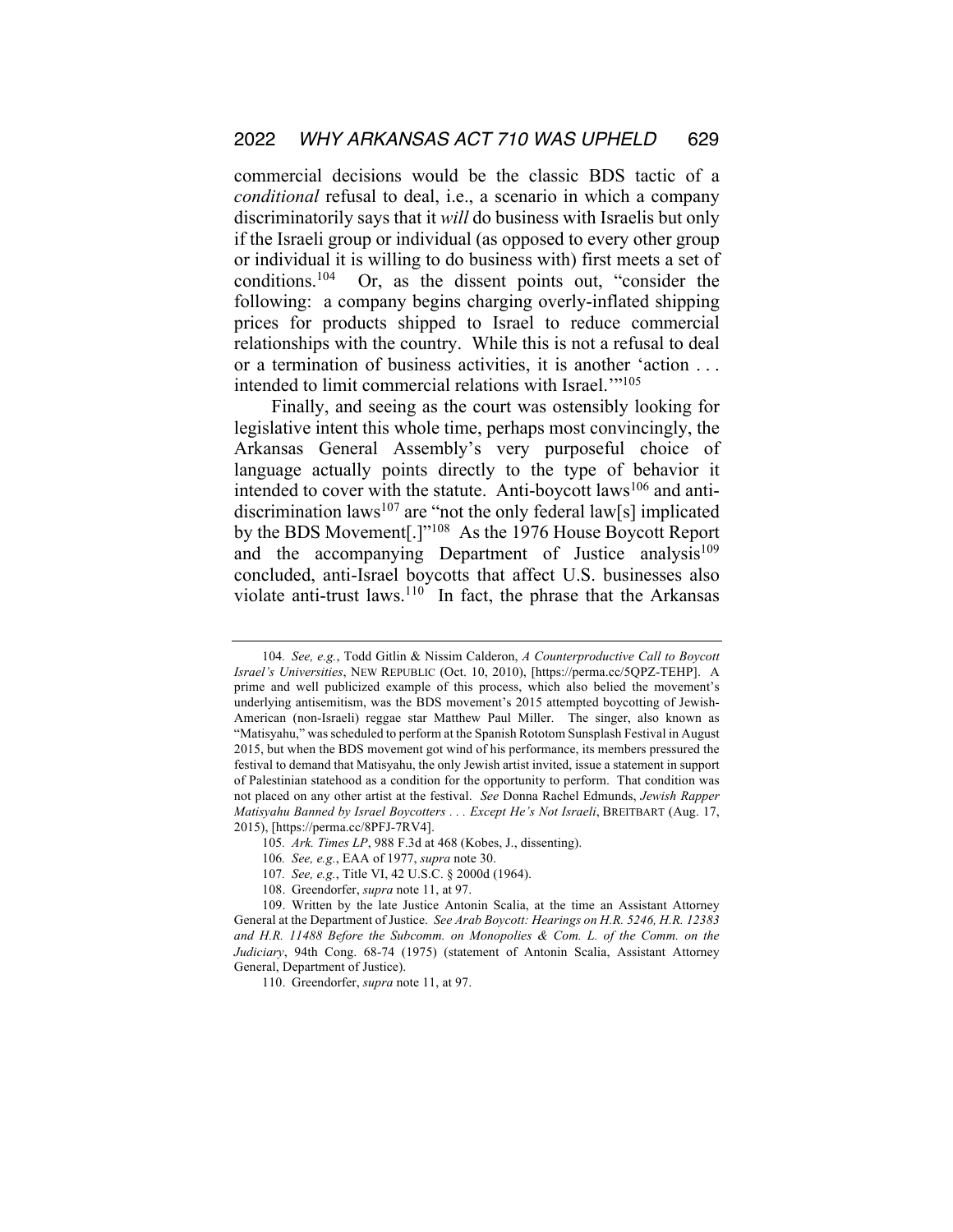Legislature used in subsection (1) of Act 710, a "refusal to deal," comes *directly* from the anti-trust caselaw.<sup>111</sup> In passing the Sherman Antitrust Act:<sup>112</sup>

What the government was most concerned with was a scenario where, due to pressure from the Arab League, one United States entity would refuse to deal with another entity that was being targeted by the Arab League for having relations with Israel. Such a refusal to deal would not only have damaging effects on United States commerce and competition, it would, in essence, be a private usurpation of the federal government's exclusive authority to regulate commerce. In the House Legal Analysis, [later-to-be] Justice Scalia cited to *Fashion Originators Guild of America v. F.T.C* [] in support of his argument that such boycotts are *prima facie* illegal.... In the same way, the BDS Movement's activities put the regulation of commerce into private, indeed hostile, foreign hands.<sup>113</sup>

That concern over a secondary/tertiary refusal to deal that is at the heart of the Sherman Antitrust Act is a perfect description of yet another type of "other actions" that are discriminatory but non-expressive commercial activity. Seen in this light, the most obvious reading of the statute is that the Arkansas General Assembly *intended* and indeed *incorporated* all of the regular and contextually appropriate anti-trust meanings of "refusal to deal," including other related non-expressive coercive business actions undertaken with the same discriminatory intent. Again, the legislative findings state that:

(4) It is the public policy of the United States, as enshrined in *several federal acts*, to oppose boycotts against Israel, and . . . Congress has concluded as a matter of national trade policy that cooperation with Israel materially benefits United States companies and improves American competitiveness.<sup>114</sup>

<sup>111</sup>*. See e.g.*, Kathryn A. Kusske, *Refusal to Deal as a Per Se Violation of the Sherman Act: Russell Stover Attacks the Colgate Doctrine*, 33 AM. U. L. REV. 463, 463-64 (1984); *see also* Kenneth Glazer, *Concerted Refusals to Deal Under Section 1 of the Sherman Act*, 70 ANTITRUST L.J. 1, 1-2 (2002) for an overview of Sherman Act principles, especially as they relate to group boycotts.

<sup>112.</sup> Sherman Antitrust Act, 15 U.S.C.A. §§ 1-7.

<sup>113.</sup> Greendorfer, *supra* note 11, at 99-100.

<sup>114.</sup> ARK. CODE ANN. § 25-1-501(4) (2017) (emphasis added).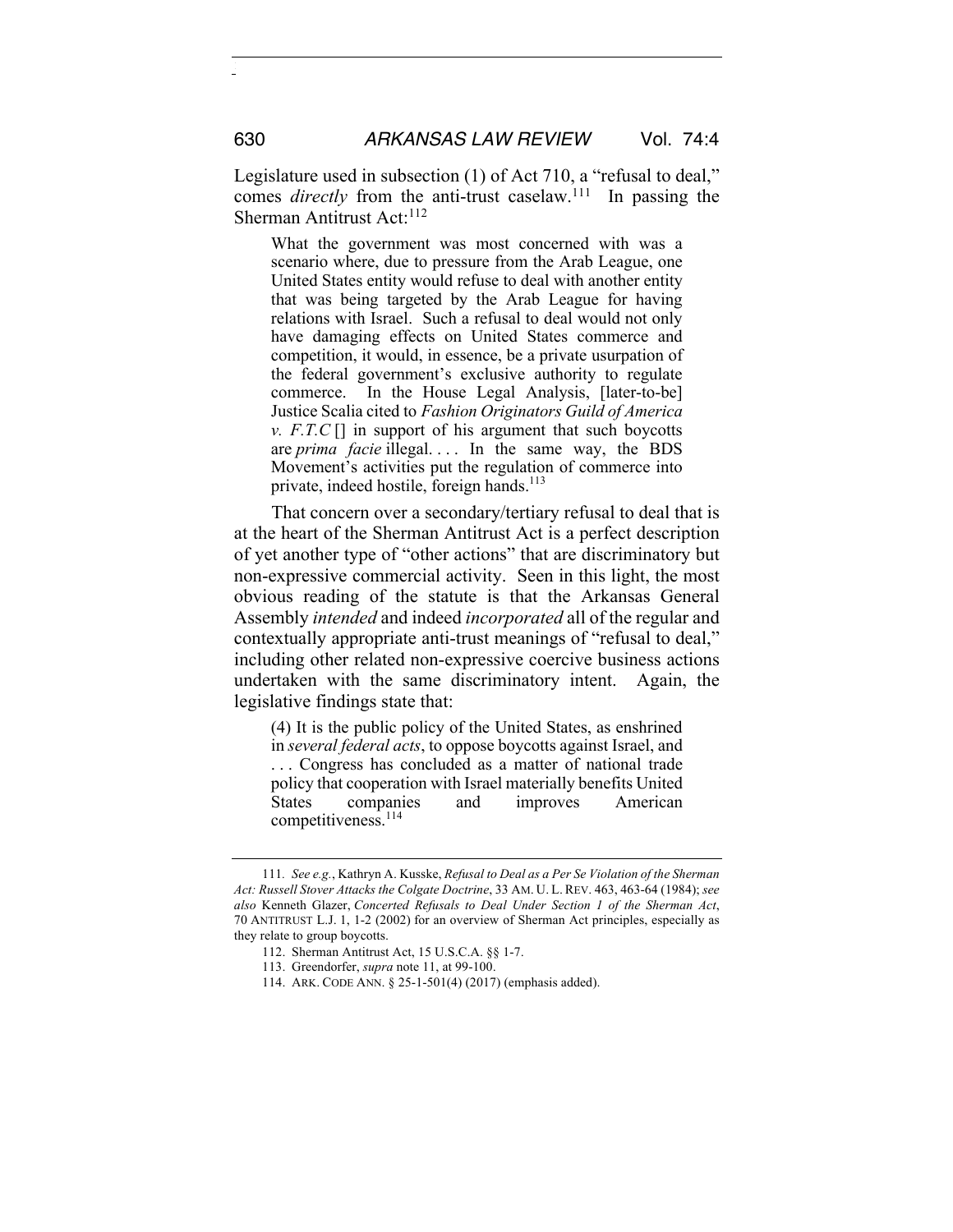In the definition section, subsection (1), the legislature referenced a classic refusal to deal as an example of the kind of behavior that would obviously fall under the statute.<sup>115</sup> Then it clarified in subsection (3), for those who may not be familiar with this area of law, that, consistent with the legal and historical usage of the term "refusal to deal" *in this very context*, if a party were to take "other actions that are intended to limit commercial relations with Israel, or persons or entities doing business in Israel"—for example, if they were to make business decisions designed to force or coerce *another* party to refuse to deal with the target of a boycott (i.e. a secondary or tertiary boycott), even while never engaging in the actual boycott themselves, that too would be the kind of discriminatory commercial action that (aside from the federal concerns) would be (a) problematic under Act 710, and (b) not entitled to First Amendment protection.<sup>116</sup> Outsourcing discrimination does not make it better,<sup>117</sup> and the Arkansas Legislature had every right to include that concern, decades old in the context of anti-Israel boycotts, in its deliberate considerations.

Regardless, the divided Eighth Circuit panel felt that the legislature had not been clear *enough* about its intent to limit the statute to non-expressive activity.<sup>118</sup> While it is not uncommon for courts to find a statute void for vagueness, in this instance it really looks like the court set out to find the statute vague for voidness.<sup>119</sup> Then, incredibly, instead of being content with merely casting the language as ambiguous, the court offered as "proof" of the legislatures' real intent the fact that the statute:

[P]ermits the State to consider specified "type[s] of evidence" to determine whether "a company is participating

<sup>115.</sup> § 25-1-502(1)(A)(i).

<sup>116</sup>*. See generally* Int'l Longshoremen's Ass'n, AFL-CIO v. Allied Int'l, Inc., 456 U.S. 212 (1982); NAACP v. Claiborne Hardware Co., 458 U.S. 886 (1982); Briggs & Stratton Corp. v. Baldrige, 728 F.2d 915 (7th Cir. 1984).

<sup>117</sup>*. See generally* Greendorfer, *supra* note 11; *see* Marc A. Greendorfer, *The Inapplicability of First Amendment Protections to BDS Movement Boycotts*, 2016 CARDOZO L. REV. DE NOVO 112, 113 (2016).

<sup>118.</sup> Ark. Times LP v. Waldrip, 988 F.3d 453, 464-65 (8th Cir. 2021).

<sup>119</sup>*. See generally* Philip B. Kurland, *Egalitarianism and the Warren Court*, 68 MICH. L. REV. 629 (1970); *see id.* at 667 n.178 ("A keen analysis of the partisan use of the voidfor-vagueness doctrine may be found in Note, *The Void-for-Vagueness Doctrine in the Supreme Court*, 109 U. PA. L REV. 67, 75-85, 98-115 (1960).").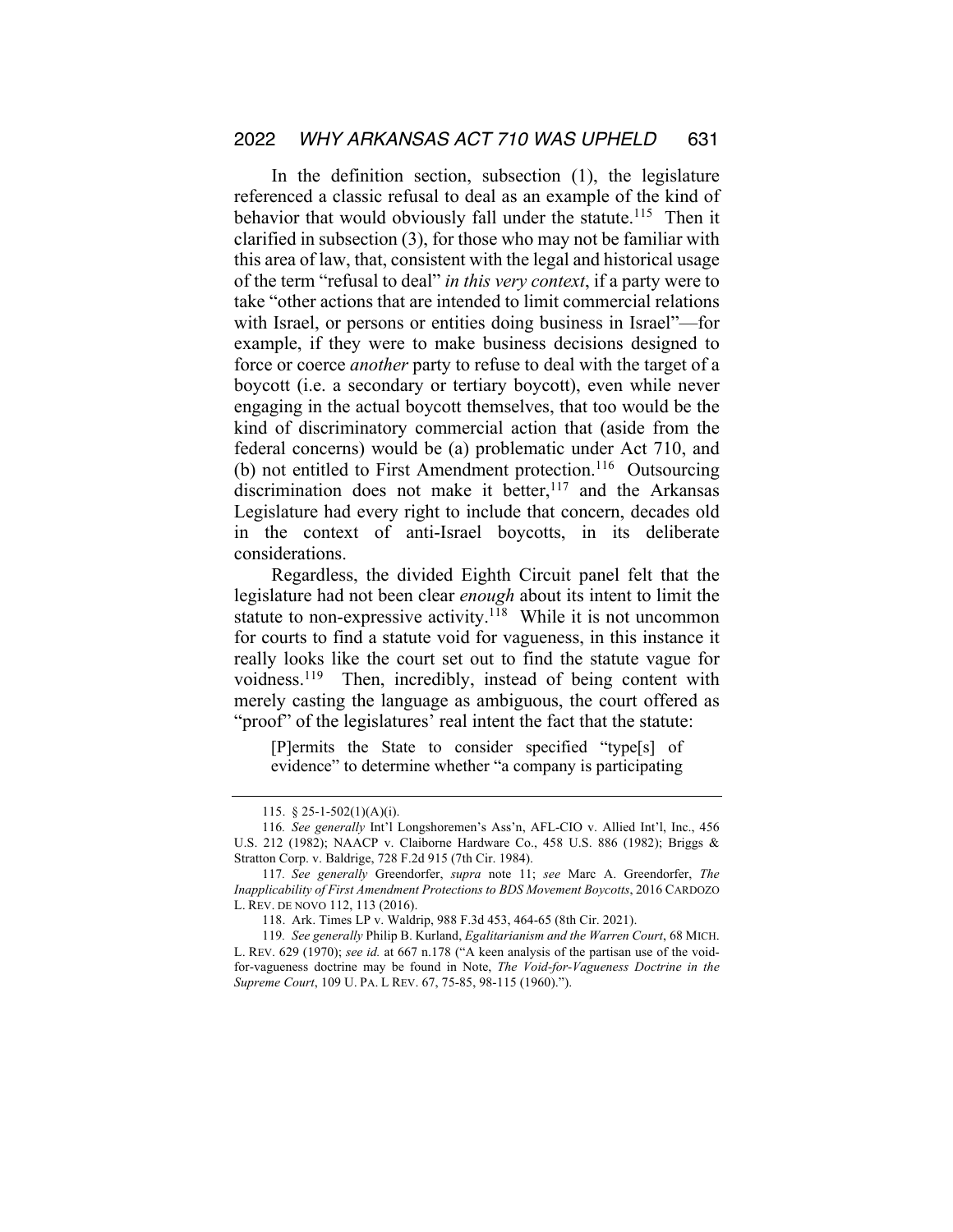in a boycott of Israel." This evidence includes the company's own "statement that it is participating in boycotts<br>of Israel." Additionally, evidence that a government Additionally, evidence that a government contractor "has taken the boycott action" in association with others . . . can be considered to enforce the Act. At a minimum, therefore, a company's speech and association with others may be considered to determine whether the company is participating in a "boycott of Israel," and the State may refuse to enter into a contract with the company on that basis, thereby limiting what a company may say or do in support of such a boycott. In this way, the Act implicates the First Amendment rights of speech, assembly, association, and petition recognized to be constitutionally protected boycott activity.<sup>120</sup>

The only problem with that reading, as the dissent forcefully points out, is that this very line of reasoning was *firmly* rejected by a unanimous Supreme Court:

The First Amendment . . . does not prohibit the evidentiary use of speech  $\dots$  to prove motive or intent.<sup>121</sup>

. . . .

Here, a company only engages in a boycott of Israel if its "other actions are *intended* to limit commercial relations with Israel, or persons or entities doing business in Israel or in Israeli-controlled territories." The better (and constitutionally permissible) understanding of the permitted use of speech here is that it may establish the element of intent. The prohibited *conduct* is still commercial.<sup>122</sup>

The majority's fierce determination to find *some* reading of the statute that *could* be problematic, while ignoring clear language and precedent, is truly bizarre. The text, history, and application of the law make it clear that the legislature only ever intended to do exactly what the statute says, i.e., regulate discriminatory non-expressive commercial activity. Even in this very case, the Arkansas Times itself *actually* did publish multiple articles critical of the Act, and the State was *still* more than willing to do business with it so long as the paper would certify that its

<sup>120</sup>*. Ark. Times LP*, 988 F.3d at 465.

<sup>121.</sup> Wisconsin v. Mitchell, 508 U.S. 476, 489 (1993).

<sup>122</sup>*. Ark. Times LP*, 988 F.3d at 468 (Kobes, J., dissenting) (quoting ARK. CODE ANN. § 25-1-502(1)(A)(I) (2017)).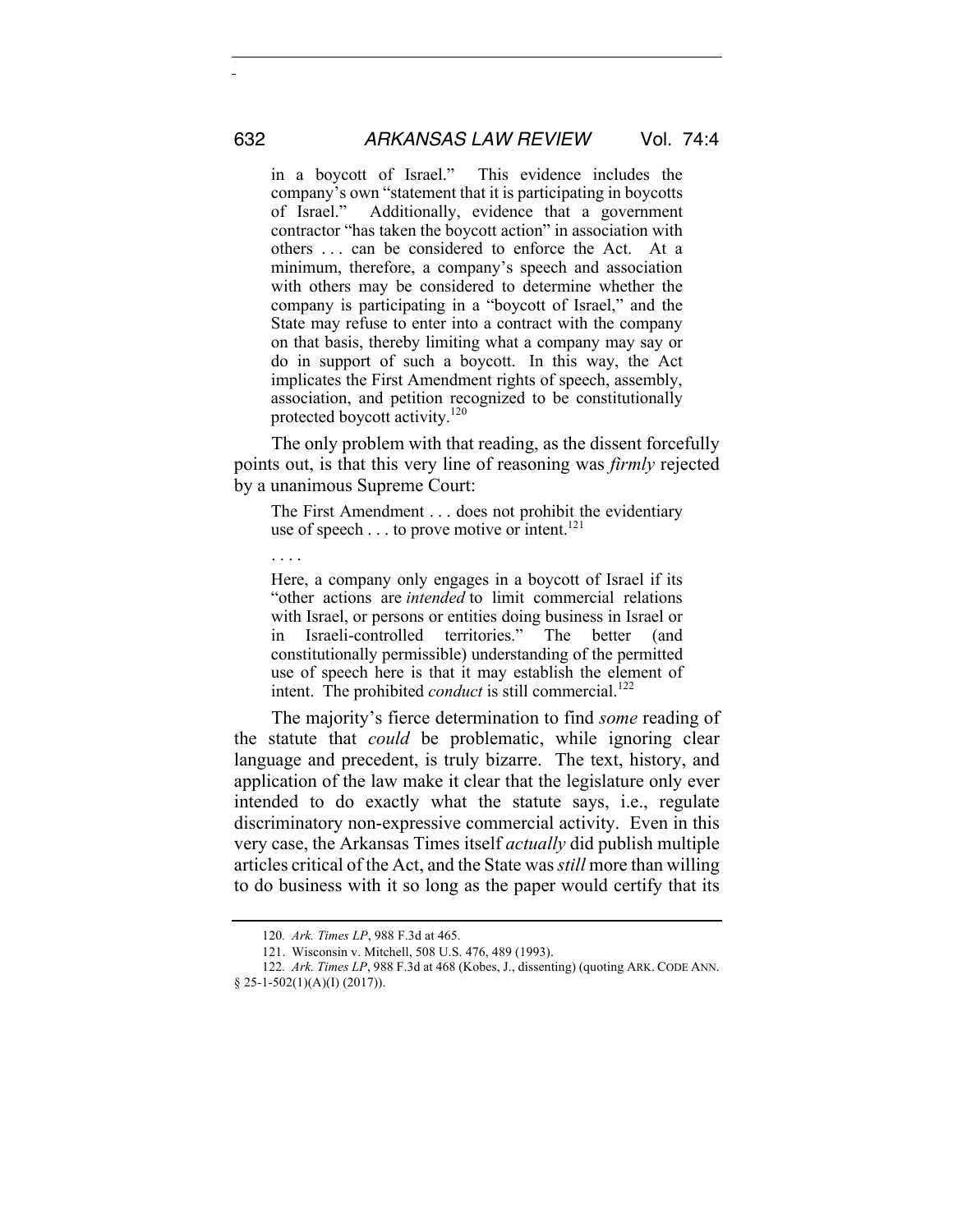non-expressive commercial activity was in fact nondiscriminatory.123 The court's refusal to acknowledge even the *possibility* that the legislature intended to legislate within constitutional bounds, hidden away in footnote 12 of the opinion, is nothing short of remarkable:

The district court relied upon the doctrine of constitutional avoidance to conclude that "other actions" referred to purely commercial conduct. Constitutional avoidance is the "bedrock principle" that "where a statute is susceptible of two constructions, by one of which grave and doubtful constitutional questions arise and by the other of which such questions are avoided, [the court] is to adopt the latter" out of respect for the legislature, assumed to legislate "in the light of constitutional limitations." But "the canon of constitutional avoidance comes into play only when, after the application of ordinary textual analysis, the statute is found to be susceptible of more than one construction; and the canon functions as a means of choosing between them." When considering the whole Act, as Arkansas law requires, there is *but one permissible interpretation*—that the Act restricts speech in addition to economic refusals to deal with Israel. $124$ 

That line, which is at the crux of this *entire* decision, is astounding. Not only *is* there clearly, demonstrably, explicitly, another permissible interpretation—all of the evidence actually suggests that this other interpretation is the correct one! Again, as the dissent explains in no uncertain terms:

In Arkansas, "[t]he first and most important rule of statutory interpretation is that a statute is presumed constitutional and all doubts are resolved in favor of constitutionality." To honor this principle, "[i]f it is possible to construe a statute as constitutional, we must do so." ("All statutes are presumed constitutional, and if it is possible to construe a statute so as to pass constitutional muster, this court will do so."). That is plainly possible here, and I would "construe

<sup>123</sup>*. Id.* at 460, 470.

<sup>124</sup>*. Id.* at 466 n.12 (emphasis added) (first quoting Union Pac. R.R. Co. v. U.S. Dep't of Homeland Sec., 738 F.3d 885, 892-93 (8th Cir. 2013); and then quoting Saxton v. Fed. Hous. Fin. Agency, 901 F.3d 954, 959 (8th Cir. 2018)).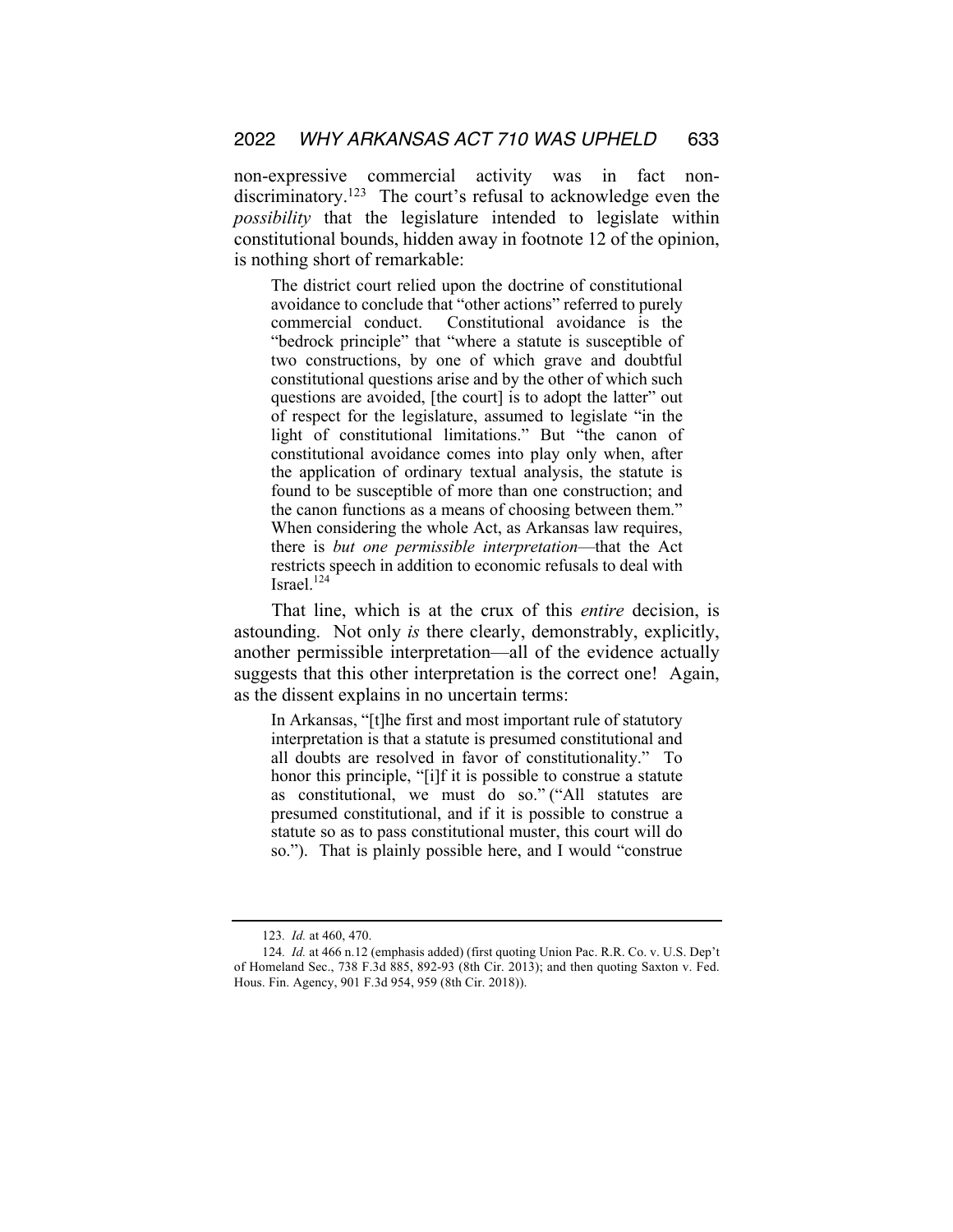[the] statute with a limiting interpretation to preserve [its] constitutionality."<sup>125</sup>

Still not done, in yet another effort to find a problem with the statute's application, the majority continued its dubious reading of the facts by claiming that "the certification makes no effort to provide the Act's definition of 'boycott of Israel,' leaving it to the contractor to determine what activity is prohibited."126 As an aside, it is hard to even know what to respond to that patently false statement, because the certification form itself is literally *attached to the opinion* as an appendix, and it very plainly *begins* with the words: "Pursuant to Arkansas Code Annotated §  $25 - 1 - 503$ [.]"<sup>127</sup>

Regardless, having observed that a contractor could perhaps *misread* the statute as applying to protected speech, the court next considered whether the Act imposed a restriction outside of the program itself, because even if it did implicate speech, the State would be justified in regulating speech that fell within the contours of the contractual relationship.128 Of course, looking at and reading it objectively, Act 710 is clearly designed to "define the limits of the State's spending program," by making sure that the State only does business with people making sound business decisions.129 But having concluded that the law could be misread as applying to protected speech as well, the court circularly found that the condition therefore "seek[s] to 'leverage funding to regulate speech outside the contours of the program itself."<sup>130</sup>

In a final twist of omission, even supposing arguendo that the wording in that subsection of the Act did impose on protected First Amendment activity, the court declined to consider the traditional balancing test used in unconstitutional conditions cases. That test, first established in *Pickering v. Board of* 

<sup>125</sup>*. Id.* at 469 (Kobes, J., dissenting) (first quoting Booker v. State, 335 Ark. 316, 325, 984 S.W.2d 16, 21 (1998); then quoting Reinert v. State, 348 Ark. 1, 4, 71 S.W.3d 52, 52 (2002); and then quoting Ark. Hearing Instrument Dispenser Bd. v. Vance, 359 Ark. 325, 331, 197 S.W.3d 495, 499 (2004)).

<sup>126</sup>*. Id.* at 466.

<sup>127</sup>*. Ark. Times LP*, 988 F.3d at 470.

<sup>128</sup>*. Id.* at 467.

<sup>129</sup>*. Id.* (alterations in original) (quotation omitted).

<sup>130</sup>*. Id.* (quotation omitted).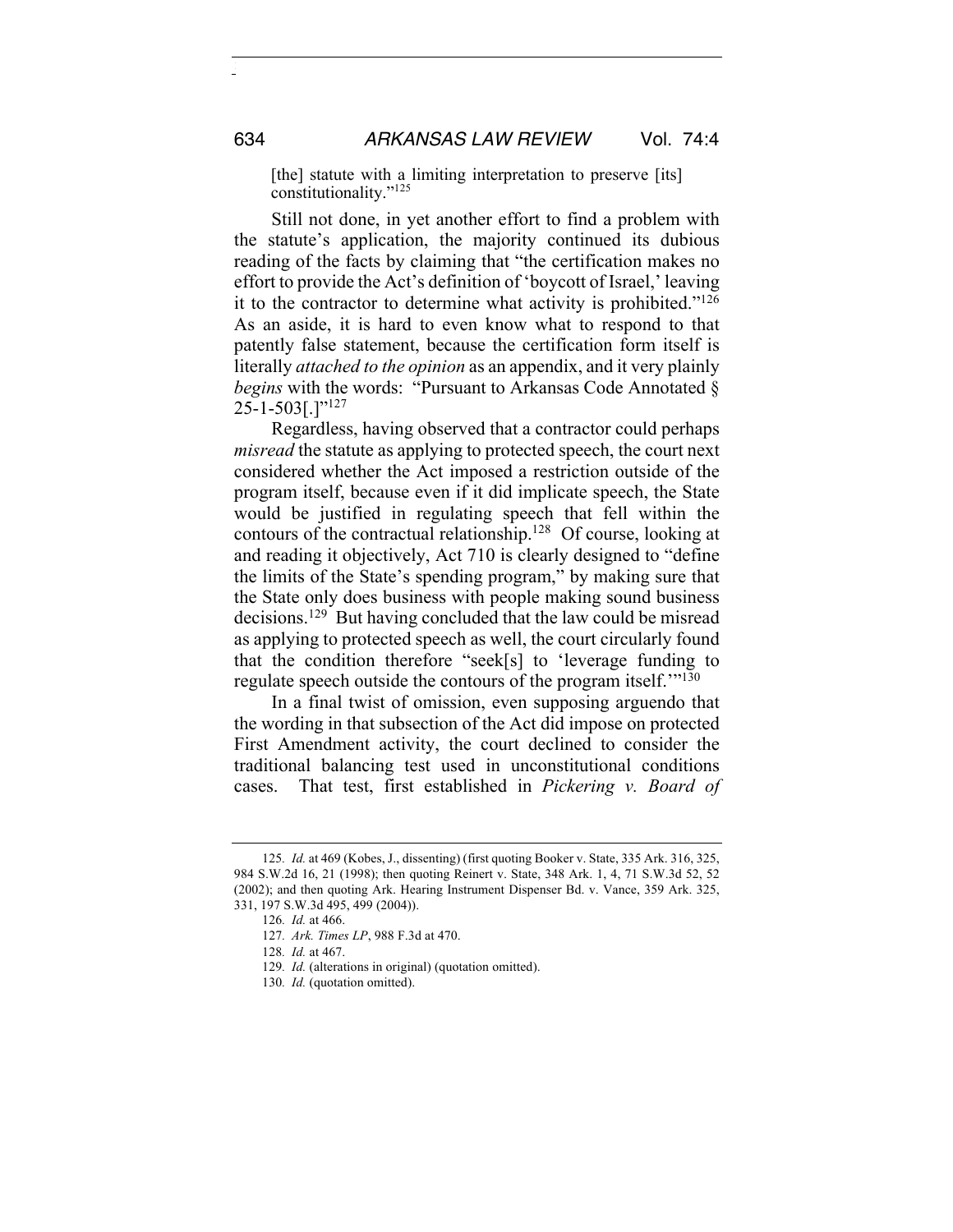*Education*, <sup>131</sup> and later clarified in *Connick v. Myers*, <sup>132</sup> balances the public employee or contractor's speech rights to comment on matters of public concern against the government's interest in operational efficiency.133 As the Supreme Court has noted:

In striking that balance, we have concluded that "[t]he government's interest in achieving its goals as effectively and efficiently as possible is elevated from a relatively subordinate interest when it acts as sovereign to a significant one when it acts as employer." We have, therefore, "consistently given greater deference to government predictions of harm used to justify restriction of employee speech than to predictions of harm used to justify restrictions on the speech of the public at large."<sup>134</sup>

As applied to Arkansas Act 710, the test would clearly favor upholding an anti-discrimination bill that also has strong business efficiency considerations (because it targets a friendly trade partner and those who support it in a way that the State considers risky)<sup>135</sup> against the secondary and tertiary boycotting of a foreign nation, which is not even necessarily related to a "matter of public concern,"136 and the conducting of which the Arkansas public

134*. Umbehr*, 518 U.S. at 676 (quoting Waters v. Churchill, 511 U.S. 661, 673, 675 (1994)); Greendorfer, *supra* note 12, at 65–66.

135. For example, a contractor might use a less efficient or more costly means of fulfilling its contractual duties to the government because it wished to avoid using an Israeli firm or product. *Umbehr*, 518 U.S. at 674.

<sup>131.</sup> 391 U.S. 563, 568 (1968).

<sup>132.</sup> 461 U.S. 138, 154 (1983). While *Pickering* dealt with public employees, for our purposes *Board of County Commissioners v. Umbehr* and *O'Hare Truck Service, Inc.* expanded *Pickering* to the private sector. *See Pickering*, 391 U.S. at 569; Bd. of Cnty. Comm'rs v. Umbehr, 518 U.S. 668, 700 (1996); O'Hare Truck Serv., Inc. v. City of Northlake, 518 U.S. 712, 721 (1996).

<sup>133</sup>*. See generally* Joseph O. Oluwole, *The* Pickering *Balancing Test and Public Employment-Free Speech Jurisprudence: The Approaches of Federal Circuit Courts of Appeals*, 46 DUQ. L. REV. 133 (2008).

<sup>136</sup>*. See* D. Gordon Smith, *Beyond "Public Concern": New Free Speech Standards for Public Employees*, 57 U. CHI. L. REV. 249, 258-59 (1990). *See also* Greendorfer, *supra* note 12, at 66-67 ("The typical *Pickering* case involves individuals who are speaking on a matter of local (or, at least, domestic) concern, such as the functioning of school districts, public hospitals, or local law enforcement. Certainly, such speech is valuable and important to the functioning of a robust and healthy democracy. Economic attacks upon companies that do business in a foreign nation to protest that foreign nation's policies, however, have remote and nebulous connections to the interests of a state and its citizens.").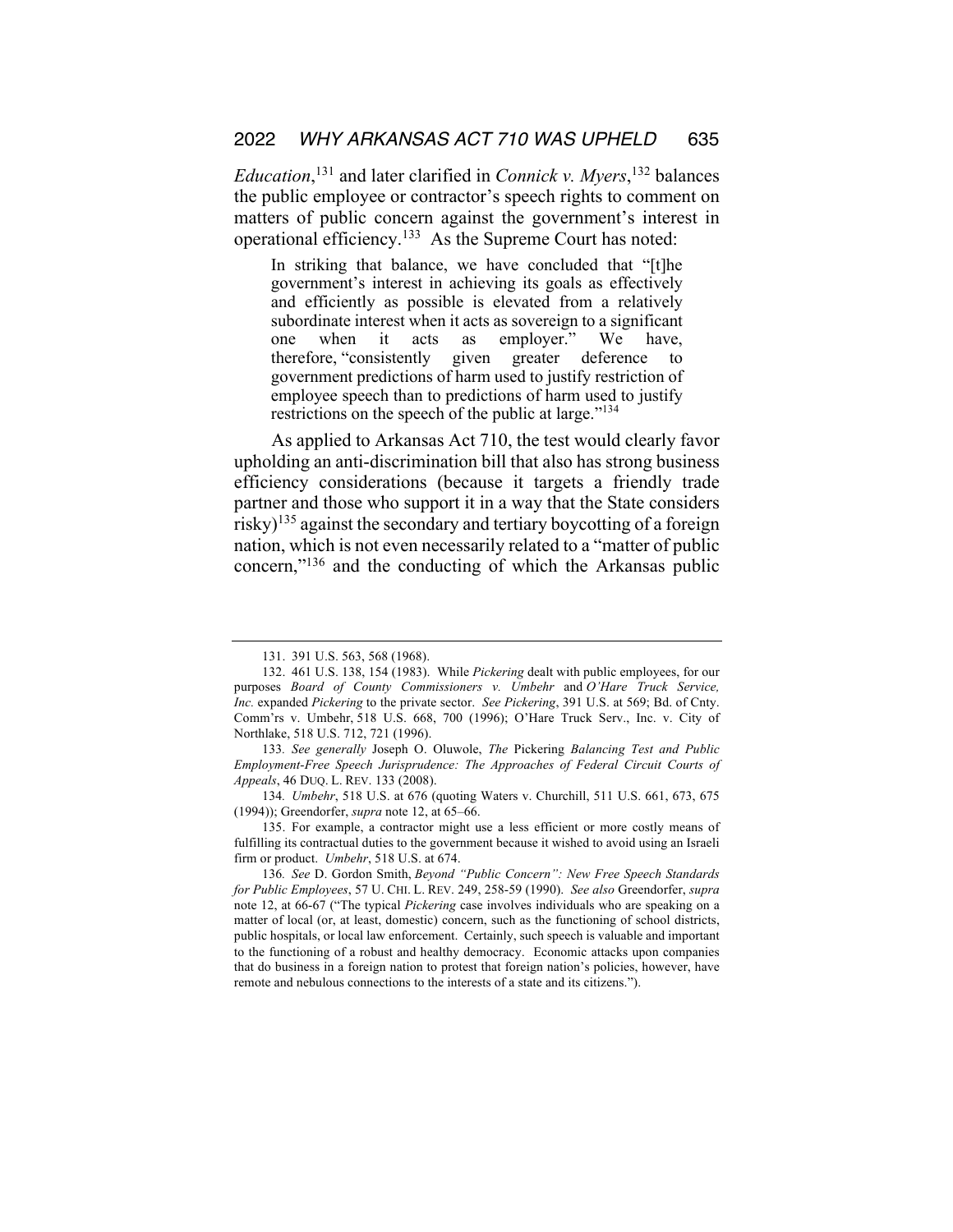itself finds deeply offensive.137 The Eighth Circuit, however, did not apply the test.138

And so, in conclusion, all that the Eighth Circuit really *did* do was two things:

First, and most importantly, the court restated the obvious; limiting discriminatory non-expressive commercial activity does not violate the First Amendment.

Second, having forced an ambiguous reading onto a subsection of the Act, such that it could potentially be *misapplied*  to limit discriminatory *expressive* activity, the court remanded the decision back to the district court for further proceedings consistent with that ruling.139 It did not strike down the law as unconstitutional. It reversed the granting of the State's motion to dismiss and asked the district court to reconsider whether the Arkansas Times's request for a preliminary injunction, *at least as applied to subsection (3)*, might in fact be appropriate.<sup>140</sup>

#### **V. WHAT HAPPENS NEXT**

Despite being remanded to the district court, this was an obvious win for the State of Arkansas, which never *intended* to limit anything but non-expressive commercial activity in the first place. It is important to understand that nothing about the Eighth Circuit's opinion in any way damages the core tenet of anti-BDS

<sup>137</sup>*. See* Pereira v. Comm'r of Soc. Servs., 733 N.E.2d 112, 121 (2000) (quoting *Connick*, 461 U.S. at 152) (factoring community relations into a *Pickering-Connick*  analysis).

<sup>138.</sup> The test did briefly come up in the 8th Circuit's en banc rehearing of this matter after one judge asked why the government's ability to act as proprietor and choose whom to do business with was not dispositive. The ACLU's rather weak attempt to respond focused on analogizing this case to the *Pickering*, 391 U.S. 563 and *United States v. Treasury Emps.*, 513 U.S. 454 (1995) cases, arguing that when the government is imposing an ex ante restriction on expressive activity (which again it is not doing here, but for argument's sake), it should have to articulate a compelling interest and show how the proposal would help eliminate a real harm. *See generally* Oral Arguments During en banc Rehearing, Ark. Times LP v. Waldrip, No. 19-1378 (8th Cir. argued Sept. 21, 2021), [https://perma.cc/64YN-XLD4] [hereinafter Oral Arguments During en banc Rehearing]. That answer was weak, of course, because even on the ACLU's own terms and understanding, the government of Arkansas has done just that, explaining clearly its desire to eliminate this particular form of discrimination.

<sup>139</sup>*. Ark. Times LP*, 988 F.3d at 467.

<sup>140</sup>*. Id.*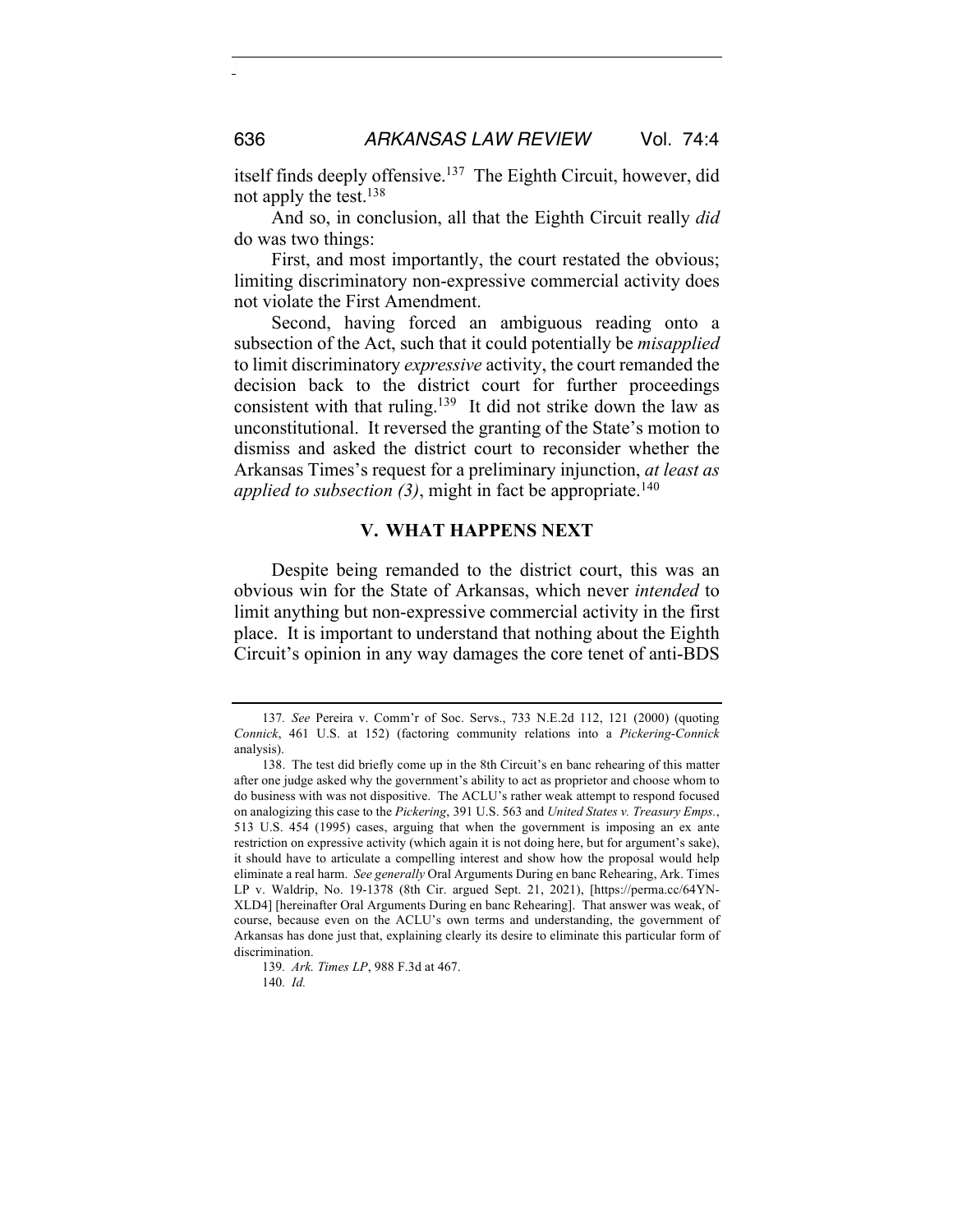legislation, or even the statute at the heart of this case. Indeed, the principle upon which Arkansas Act 710 and similar laws rest has actually been upheld and will be upheld once again: discriminatory commercial purchasing decisions are not protected under the First Amendment.<sup>141</sup> As it relates to this bill, under Arkansas law the provisions of a statute are severable, and so even if subsection (3) *were* to be found invalid, *the rest of the statute is still fully constitutional and fine*. 142

\* \* \*

After this Article was accepted for publication, Arkansas filed a petition appealing to have this case reheard by the entire Eighth Circuit sitting en banc, which was granted, $143$  and the case was reheard shortly before this Article went to print.<sup>144</sup> At the hearing<sup>145</sup> the judges focused on the dueling interpretations of *Claiborne* and *FAIR*, but perhaps the most telling moment came in a short discussion related to the technicalities of the certification form itself.

<sup>141</sup>*. See* Aaron Bandler, *Federal Appeals Court Sends Arkansas Anti-BDS Law to Lower Court*, JEWISH J. (Feb. 16, 2021), [https://perma.cc/WKW4-WQ4M] ("[S]tate anti-BDS laws have always been about refusals to deal, not pro-BDS speech, so the decision upheld much more than it rejected. Thus 8th Circuit ruling leaves intact not just the principal part of Arkansas's anti-BDS law, but also provides a strong precedent for the constitutionality of such laws across the country, which quite clearly target pure business conduct, not merely 'supporting' boycotts. Ironically, the plaintiff was not engaged in any kind of Israel boycott—neither a refusal to deal, or even verbal support for it. They just brought it as a test case, obscuring the fact that no one but the 2 8th circuit judges had read 'any actions' that way. While BDS champions will try to spin this as a win, the decision will in fact keep anti-BDS laws on the books across the country.") (quoting Eugene Kontorovich (@EVKontorovich) TWITTER (Feb. 13, 2021, 4:13 PM), [https://perma.cc/9P5W-TBFW]).

<sup>142</sup>*. See* Eugene Volokh, *The Eighth Circuit's Narrow Decision About the Arkansas BDS Statute*, REASON (Feb. 14, 2021, 1:05 PM), [https://perma.cc/5RWU-LU6] ("Except as otherwise specifically provided in this Code, in the event any title, subtitle, chapter, subchapter, section, subsection, subdivision, paragraph, subparagraph, item, sentence, clause, phrase, or word of this Code is declared or adjudged to be invalid or unconstitutional, such declaration or adjudication shall not affect the remaining portions of this Code which shall remain in full force and effect as if the portion so declared or adjudged invalid or unconstitutional was not originally a part of this Code.") (quoting ARK. CODE ANN. § 1-2- 117 (2016)).

<sup>143</sup>*. See generally* Order Granting Petition for en banc Rehearing, Ark. Times LP v. Waldrip, (8th Cir. June 10, 2021) (No. 19-1378), [https://perma.cc/2DE8-JSYN].

<sup>144.</sup> U.S. CT. APPEALS EIGHT CIR., SEPTEMBER 20-21, 2021 ORAL ARGUMENTS VIA TELECONFERENCE OR VIDEOCONFERENCE 4 (2021), [https://perma.cc/6NHS-2CP7] (case reheard on September 21, 2021).

<sup>145</sup>*. See generally* Oral Arguments During en banc Rehearing, *supra* note 138.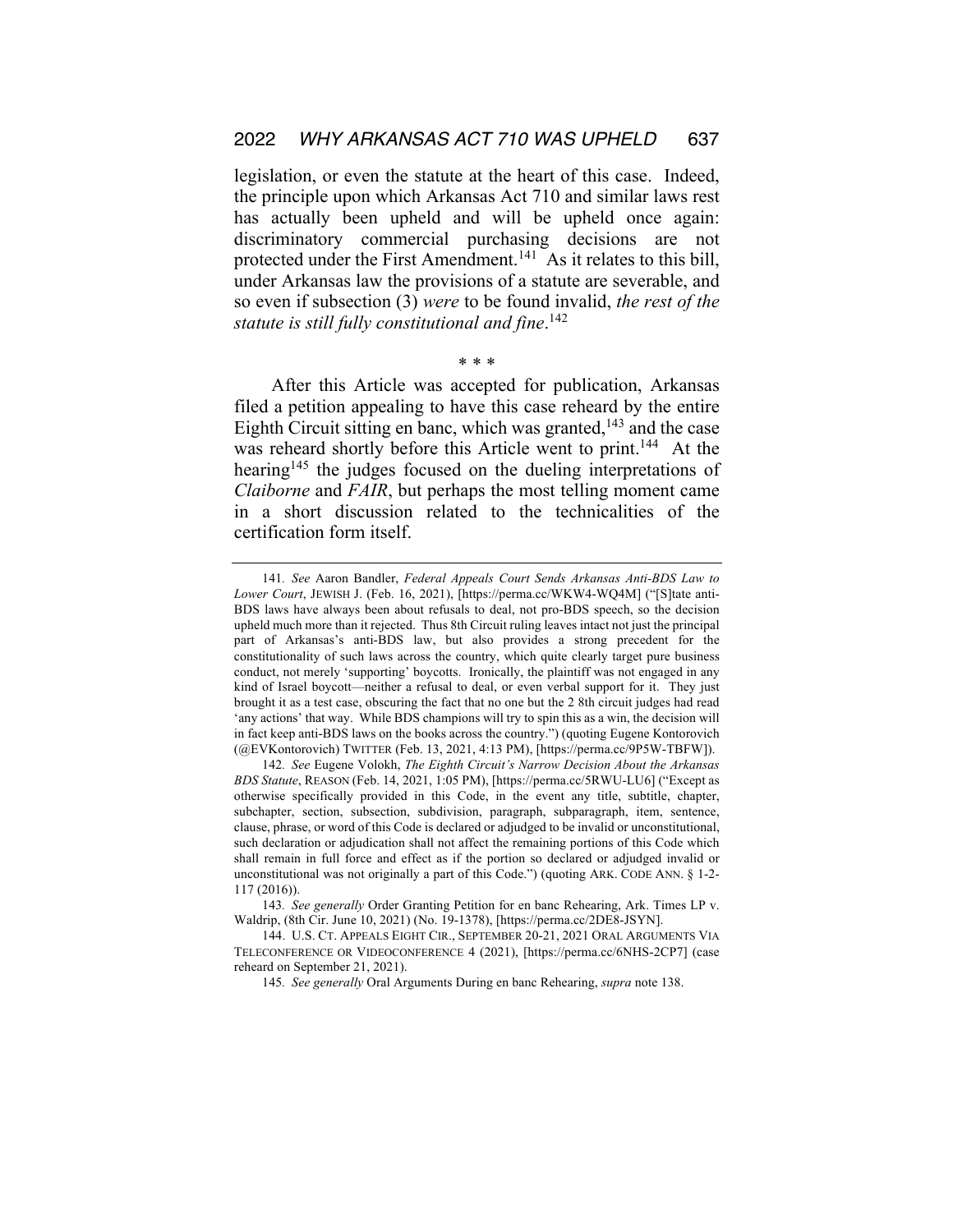Judge Kelly, who had written the majority opinion in February, asked Arkansas Solicitor General Nicholas J. Bronni if perhaps by using the term "boycott" (instead of, for example, the term "refusing to purchase"), the State of Arkansas had made the whole matter more complicated, because while the certification does admittedly refer back to the statute and its clear definition, it does not specifically refer to the definition *section* of the statute, and so some lay person might not read the definition and might, therefore, misunderstand what the State actually meant to regulate.146 Bronni answered that the statute and the form were fairly self-explanatory and conformed to the vernacular understanding of boycott.<sup>147</sup> More importantly, as he explained, Arkansas did not "redefine" the word boycott as Judge Kelly had suggested—*Claiborne* itself made clear that there are protected and non-protected aspects contained within the term boycott, which is why Arkansas used the correct legal term and even took the additional step of clarifying exactly what aspect it was referring to. $148$ 

While the en banc decision is still forthcoming, for all of the reasons listed above—including the clear rules of statutory construction; the canon of constitutional avoidance; the list of discriminatory, non-expressive "other actions" that subsection (3) does cover, and the clear intent of the legislature not to target expressive actions *as demonstrated in its interactions with this very plaintiff in this very case*—it is more than likely that a majority of judges faithfully applying the law would reverse the Eighth Circuit panel and reinstate the district court's reading and accompanying decision to dismiss.

And even if we were to ignore all of the above, i.e., even if First Amendment protections were to somehow apply to that "ambiguous" clause, or even to anti-BDS laws generally, the

<sup>146</sup>*. Id.* at 17:20.

<sup>147</sup>*. Id.* at 17:34.

<sup>148</sup>*. Id.* at 18:26. In his rebuttal, Brian Hauss, the attorney for the ACLU, picked up on this argument to try and make the claim that even if the people signing it knew what the term boycott meant, the fact that someone else reading their certification might also misunderstand and miss the definition, should be enough to turn the certification form itself, a mere statement of fact, into a compelled ideological expression. *Id.* at 38:48. That argument has no limiting principle and, thankfully, did not appear to gain any traction at all, even from the judges sympathetic to his cause.